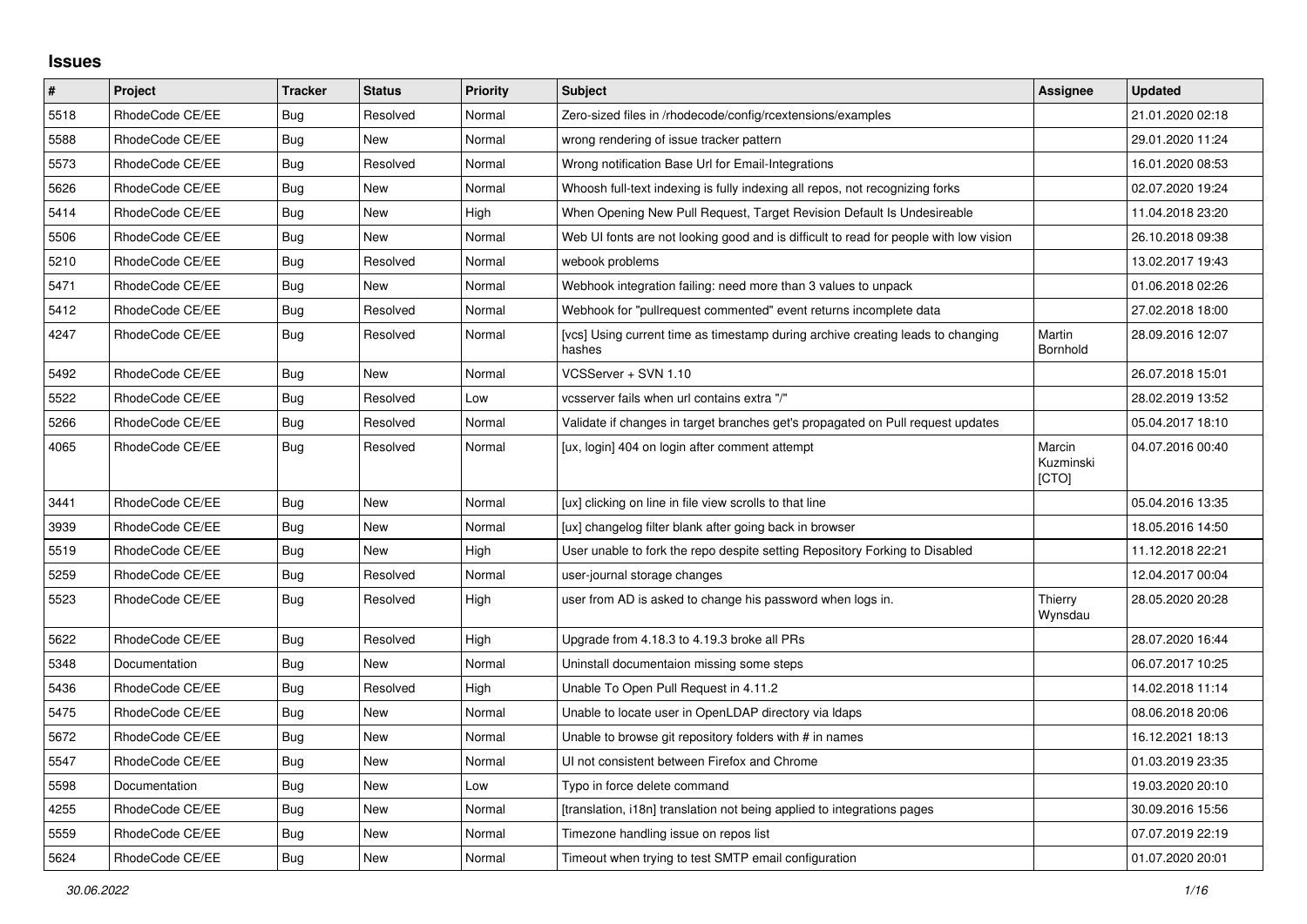| $\vert$ # | Project              | <b>Tracker</b> | <b>Status</b> | <b>Priority</b> | <b>Subject</b>                                                                          | <b>Assignee</b>              | <b>Updated</b>   |
|-----------|----------------------|----------------|---------------|-----------------|-----------------------------------------------------------------------------------------|------------------------------|------------------|
| 3555      | RhodeCode CE/EE      | Bug            | Resolved      | Normal          | Then disabled repo location change the panel should explicitly state that it's disabled |                              | 25.04.2016 10:34 |
| 4090      | RhodeCode CE/EE      | Bug            | Resolved      | Normal          | test ticket                                                                             |                              | 09.03.2021 20:39 |
| 4188      | RhodeCode CE/EE      | Bug            | New           | Normal          | [tests, svn] changeset tests produce different results for svn                          |                              | 22.08.2016 09:54 |
| 4189      | RhodeCode CE/EE      | Bug            | New           | Normal          | [tests, git] count of commit ids is different for git than hg when comparing remote     |                              | 22.08.2016 12:34 |
| 4190      | RhodeCode CE/EE      | <b>Bug</b>     | <b>New</b>    | Normal          | [tests] fix or remove rst xss inline test                                               |                              | 22.08.2016 12:15 |
| 5649      | RhodeCode CE/EE      | Bug            | New           | Normal          | test-file-upload                                                                        |                              | 17.12.2020 23:08 |
| 5277      | RhodeCode CE/EE      | Bug            | Resolved      | Normal          | table id=user_list_table - Ajax error                                                   |                              | 13.04.2017 01:04 |
| 3986      | RhodeCode Appenlight | Bug            | <b>New</b>    | Normal          | table headers should be left aligned                                                    |                              | 07.06.2016 11:53 |
| 4276      | RhodeCode CE/EE      | Bug            | Resolved      | Normal          | System info page uses mercurial/git versions from RhodeCode instead of VCSServer        | Marcin<br>Kuzminski<br>[CTO] | 14.11.2016 21:19 |
| 3357      | RhodeCode CE/EE      | Bug            | Resolved      | Normal          | switch to sometimes fails to load files metadata                                        |                              | 30.03.2016 10:56 |
| 3022      | RhodeCode CE/EE      | Bug            | <b>New</b>    | Normal          | SVN support with repositories groups                                                    |                              | 26.07.2016 18:25 |
| 5608      | RhodeCode CE/EE      | Bug            | Resolved      | High            | svn+ssh user set incorrectly                                                            | Daniel D                     | 31.03.2020 18:21 |
| 5606      | RhodeCode CE/EE      | <b>Bug</b>     | Resolved      | High            | SVN + ssh subdirectory failure                                                          | Daniel D                     | 09.04.2020 03:29 |
| 4089      | RhodeCode CE/EE      | Bug            | Resolved      | Normal          | svn repository does not exist                                                           |                              | 12.06.2018 12:29 |
| 5599      | RhodeCode CE/EE      | <b>Bug</b>     | Resolved      | Normal          | SVN navigation to trunk fails                                                           | Daniel D                     | 04.04.2020 11:21 |
| 3922      | RhodeCode CE/EE      | Bug            | <b>New</b>    | Normal          | svn backend returns different diff to git/hg backends                                   |                              | 11.05.2016 14:29 |
| 5569      | RhodeCode CE/EE      | <b>Bug</b>     | Resolved      | Normal          | SshWrapper error                                                                        |                              | 21.01.2020 02:02 |
| 3990      | RhodeCode Appenlight | Bug            | New           | Normal          | some dashboard builder buttons are up against fields                                    |                              | 07.06.2016 12:01 |
| 4676      | RhodeCode CE/EE      | Bug            | Resolved      | Normal          | Some admin passwords can make installation fail                                         |                              | 16.12.2016 16:16 |
| 4233      | RhodeCode CE/EE      | Bug            | Resolved      | High            | slack, git push problem                                                                 | Daniel D                     | 26.09.2016 11:56 |
| 5512      | RhodeCode CE/EE      | Bug            | New           | Normal          | Show commit phase in summary view                                                       |                              | 09.11.2018 21:37 |
| 5619      | RhodeCode CE/EE      | Bug            | Resolved      | Normal          | Setting Landing Commit to SVN Trunk results in Files tab hitting a 404                  |                              | 04.06.2020 23:51 |
| 4304      | RhodeCode CE/EE      | Bug            | Resolved      | High            | Search: Internal Server Error                                                           |                              | 26.11.2016 16:26 |
| 5604      | RhodeCode CE/EE      | Bug            | Resolved      | High            | Search error on second result page                                                      | Daniel D                     | 30.03.2020 16:01 |
| 5645      | RhodeCode CE/EE      | <b>Bug</b>     | New           | High            | Rhodecode returns 400 Bad request on huge mercurial repos                               |                              | 18.12.2020 06:29 |
| 5531      | RhodeCode Tools      | Bug            | New           | Normal          | rhodecode-index: default cli opts overwrite given mapping file                          |                              | 17.07.2020 17:36 |
| 4178      | RhodeCode CE/EE      | Bug            | Resolved      | Normal          | RhodeCode EE OVA VM wont run on a ESX 6.0 host                                          | Marcin<br>Kuzminski<br>[CTO] | 15.09.2016 13:25 |
| 5433      | RhodeCode CE/EE      | <b>Bug</b>     | Resolved      | High            | RhodeCode Community 4.11 doesn't handle HG largefiles extension                         |                              | 01.02.2018 20:08 |
| 5450      | RhodeCode Tools      | Bug            | New           | Normal          | rhodecode-api get_license_info no longer works                                          |                              | 17.07.2018 15:01 |
| 5540      | RhodeCode CE/EE      | <b>Bug</b>     | New           | Normal          | Rhode Code 4.15.2 VCS Caching(?) behaviour                                              |                              | 25.02.2019 17:01 |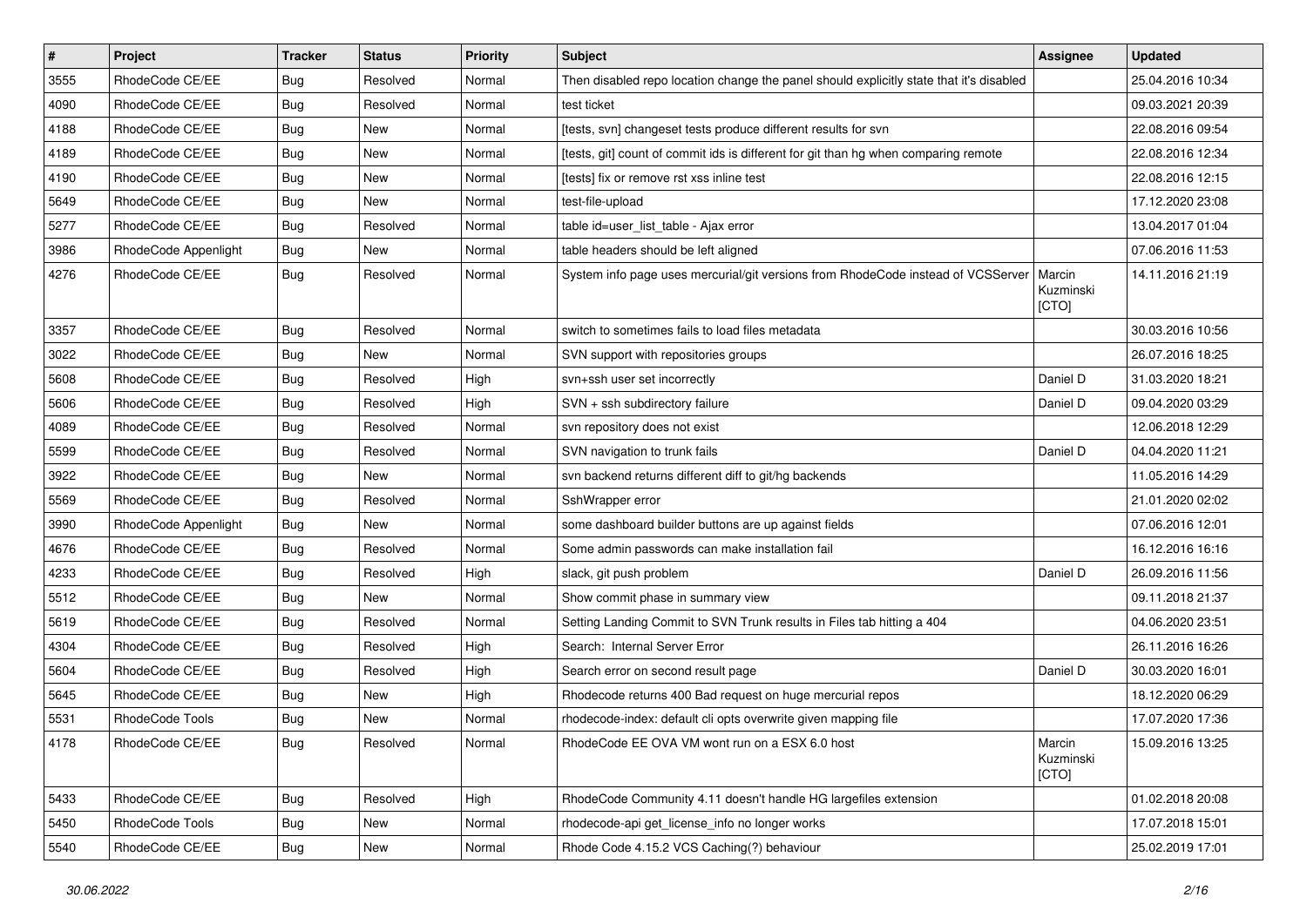| $\sharp$ | Project              | <b>Tracker</b> | <b>Status</b> | <b>Priority</b> | <b>Subject</b>                                                                                                                         | Assignee           | <b>Updated</b>   |
|----------|----------------------|----------------|---------------|-----------------|----------------------------------------------------------------------------------------------------------------------------------------|--------------------|------------------|
| 3991     | RhodeCode Appenlight | Bug            | Resolved      | Normal          | report logs need upper margin                                                                                                          |                    | 21.06.2016 18:55 |
| 5670     | RhodeCode CE/EE      | Bug            | <b>New</b>    | Normal          | Repo-level administrators can usurp owner of repoistory                                                                                |                    | 01.12.2021 16:18 |
| 5460     | RhodeCode CE/EE      | Bug            | <b>New</b>    | Low             | Repo creation stuck when remote clone returns partial http code 500                                                                    |                    | 06.07.2018 19:14 |
| 5380     | RhodeCode CE/EE      | Bug            | Resolved      | Normal          | repo commits pageintion error                                                                                                          |                    | 06.09.2017 19:16 |
| 5509     | RhodeCode CE/EE      | Bug            | <b>New</b>    | Normal          | Remove `limportant attributes` from UI elements                                                                                        |                    | 07.12.2018 07:40 |
| 5570     | RhodeCode CE/EE      | Bug            | <b>New</b>    | Normal          | Remap repositories always fail in RhodeCode community                                                                                  |                    | 04.10.2019 14:50 |
| 5636     | RhodeCode CE/EE      | Bug            | Resolved      | High            | Remap and Rescan 500 Internal Server Error                                                                                             |                    | 30.04.2021 08:53 |
| 5664     | RhodeCode CE/EE      | Bug            | <b>New</b>    | Normal          | Regression: When assigning permissions, cannot see own group in auto-complete<br>without special conditions                            |                    | 29.07.2021 10:49 |
| 5620     | RhodeCode CE/EE      | Bug            | Resolved      | Normal          | Regression of mail rendering in Thunderbird                                                                                            |                    | 15.06.2020 16:45 |
| 5571     | RhodeCode CE/EE      | Bug            | Resolved      | Normal          | redmine does not work with firefox any more                                                                                            |                    | 25.10.2019 12:38 |
| 4279     | RhodeCode CE/EE      | Bug            | Resolved      | Normal          | re-captcha validation is broken                                                                                                        | Martin<br>Bornhold | 26.10.2016 22:27 |
| 5501     | RhodeCode Control    | Bug            | New           | Normal          | rccontrol throwing rccontrol.lib.exceptions.SupervisorFailedToStart                                                                    |                    | 19.05.2022 19:32 |
| 5494     | RhodeCode CE/EE      | Bug            | <b>New</b>    | Normal          | rccontrol's python package management causes slow VCS SSH                                                                              |                    | 02.04.2019 11:56 |
| 5634     | RhodeCode CE/EE      | Bug            | Resolved      | Normal          | Quick Search Toolbar bugs out if pull request contains unicode double quote<br>character "                                             |                    | 12.10.2020 23:13 |
| 5652     | RhodeCode CE/EE      | Bug            | Resolved      | Normal          | Pull Requests: when title and descriptions contains character $\iint$ and () index out of<br>bound when attempting to comment/approve. |                    | 30.04.2021 08:53 |
| 5651     | RhodeCode CE/EE      | <b>Bug</b>     | Resolved      | Normal          | Pull requests can get stuck if the diff is too large (it was created by mistake but we<br>can't open it to delete it)                  |                    | 30.04.2021 08:53 |
| 5596     | RhodeCode CE/EE      | <b>Bug</b>     | Resolved      | Normal          | Pull Request duplicated after description edit                                                                                         |                    | 14.04.2020 13:28 |
| 5590     | RhodeCode CE/EE      | Bug            | <b>New</b>    | Normal          | Pull Request creation takes 2 minutes                                                                                                  |                    | 28.05.2020 20:48 |
| 5521     | RhodeCode CE/EE      | Bug            | Resolved      | Normal          | Proxing SVN http requests does not work when using prefix for rhodecode.                                                               |                    | 28.02.2019 13:52 |
| 5517     | RhodeCode CE/EE      | <b>Bug</b>     | Resolved      | Urgent          | Problem with upgrading to Community-4.15                                                                                               |                    | 11.12.2018 06:32 |
| 5628     | Documentation        | Bug            | <b>New</b>    | Normal          | Problems with SSH Connection docs                                                                                                      |                    | 06.05.2022 21:14 |
| 5644     | RhodeCode CE/EE      | Bug            | <b>New</b>    | Normal          | PR inks to comments not working if files are collapsed                                                                                 |                    | 02.12.2020 10:42 |
| 5561     | RhodeCode CE/EE      | Bug            | Resolved      | Normal          | PR diff doesn't update when target changes                                                                                             |                    | 21.05.2020 11:53 |
| 5515     | RhodeCode CE/EE      | Bug            | Resolved      | Normal          | PR default reviewer is incorrect                                                                                                       |                    | 28.02.2019 13:52 |
| 5347     | Documentation        | Bug            | <b>New</b>    | Normal          | Post Install steps should include Apache or Nginx setup.                                                                               |                    | 06.07.2017 10:23 |
| 3250     | RhodeCode CE/EE      | Bug            | <b>New</b>    | Normal          | Posting a comment message is very slow !                                                                                               |                    | 17.03.2016 12:57 |
| 5337     | RhodeCode CE/EE      | Bug            | Resolved      | Normal          | Possible memory leak after few Git Pull Requests                                                                                       |                    | 08.08.2017 13:08 |
| 3615     | RhodeCode CE/EE      | Bug            | <b>New</b>    | Low             | (OperationalError) too many SQL variables on admin journal page                                                                        |                    | 06.05.2016 11:45 |
| 3923     | RhodeCode CE/EE      | Bug            | <b>New</b>    | Normal          | odd exception on running internal-code                                                                                                 |                    | 09.08.2016 10:54 |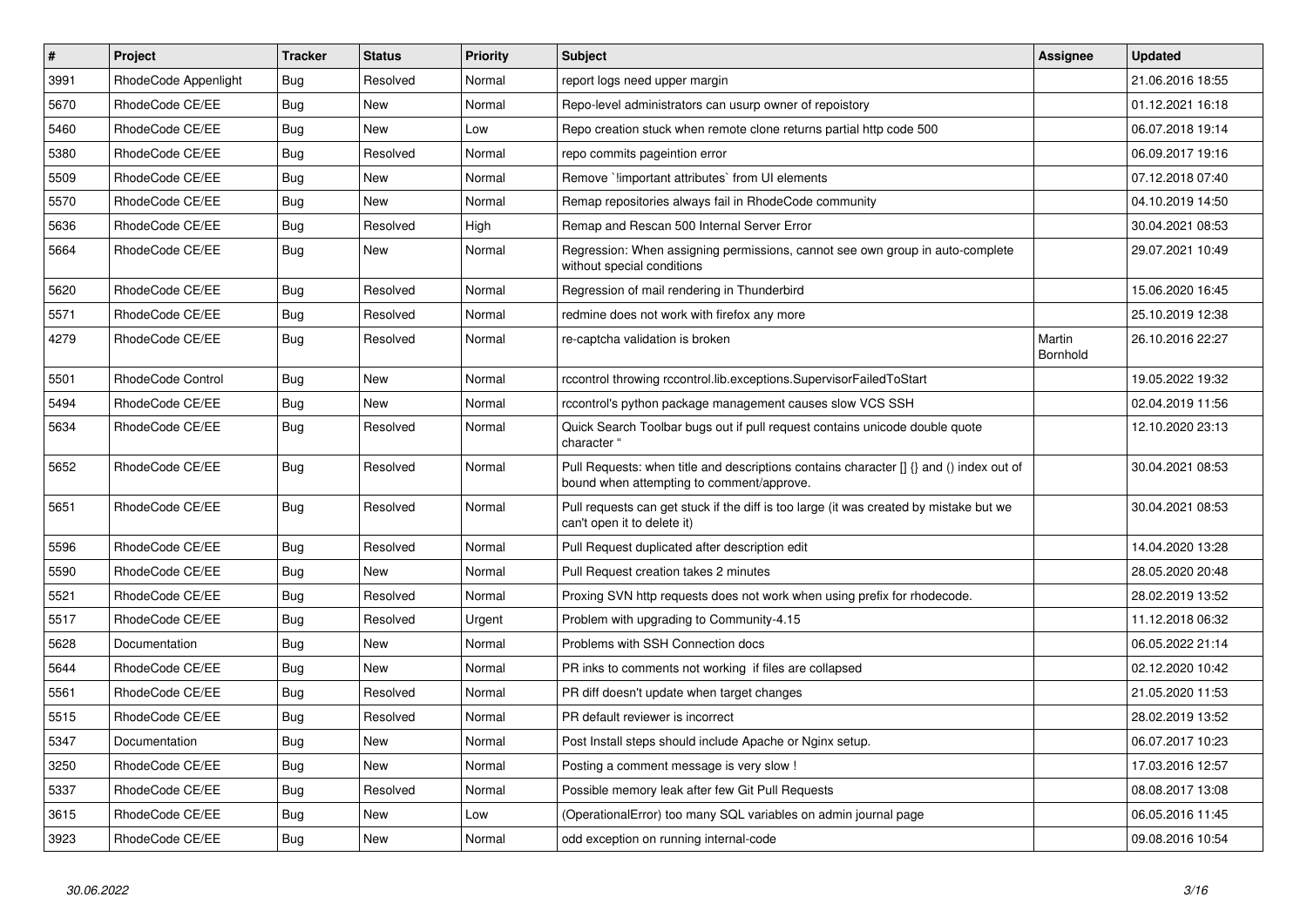| $\#$ | Project           | Tracker    | <b>Status</b> | <b>Priority</b> | <b>Subject</b>                                                                                                     | Assignee                     | <b>Updated</b>   |
|------|-------------------|------------|---------------|-----------------|--------------------------------------------------------------------------------------------------------------------|------------------------------|------------------|
| 3483 | RhodeCode CE/EE   | <b>Bug</b> | New           | Normal          | oauth: disable 3rd party registration if RhodeCode registration is disabled                                        | Marcin<br>Kuzminski<br>[CTO] | 13.04.2016 12:13 |
| 5505 | RhodeCode CE/EE   | Bug        | Resolved      | Normal          | Notification emails from RhodeCode is garbled in Outlook 2016 web client                                           |                              | 07.12.2018 09:49 |
| 5164 | RhodeCode CE/EE   | <b>Bug</b> | Resolved      | Normal          | non-web calls are leaking session objects                                                                          |                              | 13.01.2017 01:30 |
| 2264 | RhodeCode CE/EE   | <b>Bug</b> | Resolved      | Normal          | New user password change doesn't actually require a password change.                                               |                              | 12.08.2016 16:01 |
| 5655 | RhodeCode CE/EE   | <b>Bug</b> | Resolved      | Normal          | New public gist's id is always auto generated                                                                      |                              | 01.07.2021 12:06 |
| 5633 | RhodeCode CE/EE   | Bug        | Resolved      | Normal          | Moderately large pull requests fail because inefficient use of reviewer_data_json<br>column in pull_requests table |                              | 12.10.2020 23:13 |
| 5632 | RhodeCode CE/EE   | Bug        | <b>New</b>    | Normal          | Missing Parent Folder for Personal Repo lacks proper handling                                                      |                              | 03.08.2020 07:56 |
| 5545 | RhodeCode CE/EE   | <b>Bug</b> | New           | Normal          | Merge commit to contain the username/reponame of the origin                                                        |                              | 28.02.2019 13:46 |
| 5669 | RhodeCode CE/EE   | <b>Bug</b> | Resolved      | Normal          | Mercurial commit messages doesn't show cyrillic symbols                                                            |                              | 01.10.2021 10:39 |
| 5551 | Documentation     | <b>Bug</b> | New           | Normal          | Mention LargeFile and LFS in the Backup page                                                                       |                              | 21.04.2019 20:58 |
| 5507 | RhodeCode CE/EE   | <b>Bug</b> | Resolved      | Normal          | Markdown rendering needs improvement                                                                               |                              | 15.08.2019 15:40 |
| 5555 | RhodeCode CE/EE   | <b>Bug</b> | Resolved      | Normal          | Making Repository Public does not update the Default User Permissions                                              |                              | 28.05.2020 20:26 |
| 5434 | RhodeCode CE/EE   | <b>Bug</b> | Resolved      | Immediate       | Locale problem                                                                                                     |                              | 01.10.2021 09:51 |
| 5297 | RhodeCode CE/EE   | <b>Bug</b> | Resolved      | Normal          | Locale fails on a SuSE system                                                                                      |                              | 31.10.2018 08:36 |
| 5621 | RhodeCode CE/EE   | <b>Bug</b> | Resolved      | Urgent          | LDAP + User Groups authentication plugin not working after upgrade to 4.19.x                                       |                              | 15.06.2020 17:56 |
| 3372 | RhodeCode CE/EE   | <b>Bug</b> | In Progress   | High            | [Idap, groups] Customer gets an empty list of groups                                                               | Mikhail<br>Chernykh          | 08.06.2016 11:32 |
| 5579 | RhodeCode CE/EE   | <b>Bug</b> | Resolved      | Normal          | JS bug when a commit message can be parsed as a number                                                             | Daniel D                     | 20.01.2020 10:04 |
| 5379 | RhodeCode CE/EE   | <b>Bug</b> | Resolved      | Normal          | Journal RSS feed errors                                                                                            |                              | 01.09.2017 16:40 |
| 5439 | Documentation     | <b>Bug</b> | New           | Low             | JIRA Integration description: Wrong sample link                                                                    |                              | 14.02.2018 14:25 |
| 4306 | RhodeCode CE/EE   | <b>Bug</b> | Resolved      | Normal          | Issue to push file with character # on a SVN                                                                       |                              | 03.04.2017 16:44 |
| 5399 | RhodeCode CE/EE   | <b>Bug</b> | In Progress   | High            | Issues with Git LFS integration                                                                                    |                              | 07.07.2019 22:21 |
| 4199 | RhodeCode CE/EE   | Bug        | Resolved      | High            | investigate: ongoing SSL problems when switching to 4.X from 3.X                                                   | Johannes<br>Bornhold         | 15.09.2016 13:14 |
| 5538 | RhodeCode CE/EE   | Bug        | New           | Normal          | internal server error (UnicodeDecodeError) during rhodecode-index request                                          |                              | 20.02.2019 14:43 |
| 5457 | RhodeCode CE/EE   | <b>Bug</b> | Resolved      | Normal          | Internal server error on full-text search settings page with Elasticsearch                                         |                              | 16.04.2018 09:08 |
| 4285 | RhodeCode CE/EE   | <b>Bug</b> | New           | Normal          | Intermittent error while trying to create or fork a repository                                                     |                              | 17.10.2016 22:42 |
| 5406 | RhodeCode CE/EE   | Bug        | New           | Normal          | <b>Installer Fails</b>                                                                                             |                              | 01.12.2017 11:52 |
| 5248 | Documentation     | Bug        | New           | Normal          | Installation of rhodecode-tools                                                                                    |                              | 16.03.2017 16:35 |
| 5630 | RhodeCode CE/EE   | Bug        | New           | Normal          | Inline comments do not follow the line of code                                                                     |                              | 21.07.2020 11:25 |
| 5680 | RhodeCode CE/EE   | <b>Bug</b> | New           | High            | Inconsistent timezone display                                                                                      |                              | 20.04.2022 14:15 |
| 5535 | RhodeCode Control | <b>Bug</b> | New           | Normal          | improper rollback on upgrade failure                                                                               |                              | 09.02.2019 21:12 |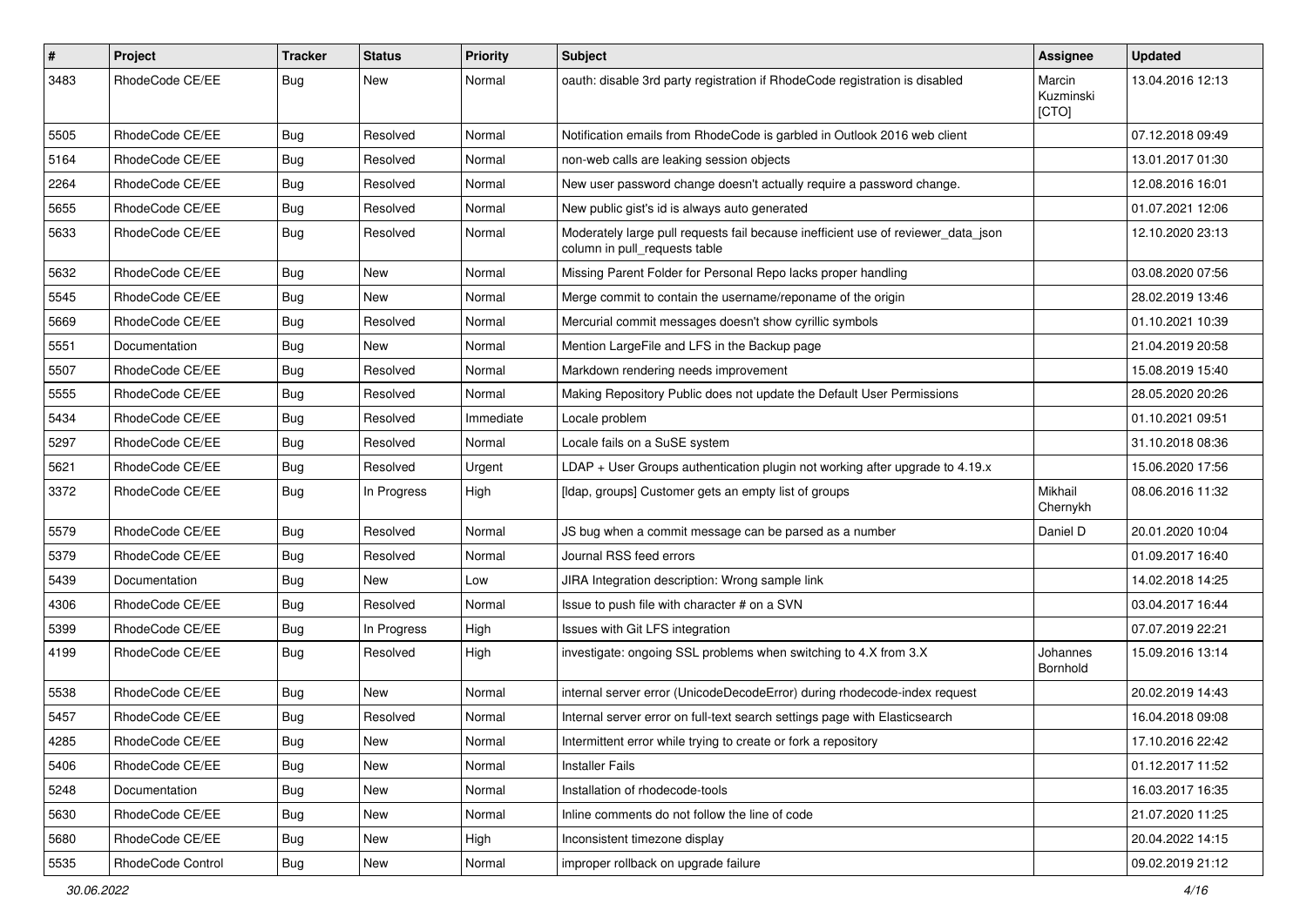| $\pmb{\#}$ | Project              | <b>Tracker</b> | <b>Status</b> | <b>Priority</b> | <b>Subject</b>                                                                                           | <b>Assignee</b>              | <b>Updated</b>                   |
|------------|----------------------|----------------|---------------|-----------------|----------------------------------------------------------------------------------------------------------|------------------------------|----------------------------------|
| 5627       | Documentation        | Bug            | New           | Normal          | Immediate re-run of rhodecode-index throws warnings on some repos (and suggests<br>rebuild from scratch) |                              | 02.07.2020 19:41                 |
| 5500       | RhodeCode CE/EE      | Bug            | New           | Normal          | How to enable/set "RC_SKIP_HOOKS" to disable svn hooks?                                                  |                              | 02.10.2018 07:45                 |
| 5576       | RhodeCode CE/EE      | <b>Bug</b>     | Resolved      | High            | Hosting many repositories                                                                                | Craig Fairhurst              | 12.02.2020 12:55                 |
| 5489       | RhodeCode CE/EE      | Bug            | Resolved      | High            | grant_user_permission_to_repo_group API call fails to set permissions on child<br>repos                  |                              | 11.07.2018 09:57                 |
| 4223       | RhodeCode CE/EE      | Bug            | Resolved      | High            | [git, tags] annotated tags not appearing in UI                                                           | Daniel D                     | 12.09.2016 06:12                 |
| 5257       | RhodeCode CE/EE      | <b>Bug</b>     | <b>New</b>    | Normal          | Git repository with big binary file provokes error and strange behavior/memory leak<br>of RH.            | Marcin<br>Kuzminski<br>[CTO] | 23.03.2017 22:02                 |
| 4273       | RhodeCode CE/EE      | Bug            | Resolved      | Urgent          | GIT executable not seen by vcsserver                                                                     | Martin<br>Bornhold           | 13.10.2016 15:45                 |
| 5513       | RhodeCode CE/EE      | Bug            | Resolved      | High            | Gist: GitHub flavoured markdown gist creation fails                                                      |                              | 07.07.2019 22:21                 |
| 5662       | RhodeCode CE/EE      | Bug            | New           | Normal          | Full text search not working due to crash in whoosh                                                      |                              | 07.06.2022 08:31                 |
| 4277       | RhodeCode CE/EE      | Bug            | Resolved      | Normal          | [frontend] System info page does not work correctly in safari.                                           | Martin<br>Bornhold           | 04.11.2016 12:08                 |
| 3488       | RhodeCode CE/EE      | Bug            | Resolved      | Normal          | [frontend, styling] update icon font                                                                     | Lisa Quatmann                | 04.10.2016 13:27                 |
| 4254       | RhodeCode CE/EE      | Bug            | Resolved      | Normal          | [frontend] 500 Internal Server Error with i18n-ed pages                                                  |                              | Lisa Quatmann   30.09.2016 14:38 |
| 5213       | RhodeCode CE/EE      | Bug            | Resolved      | Normal          | Fixing Apache Proxy timeout issues                                                                       |                              | 14.02.2017 09:44                 |
| 4184       | RhodeCode CE/EE      | Bug            | Resolved      | High            | fix content INT overflow bug                                                                             | Marcin<br>Kuzminski<br>[CTO] | 23.08.2016 10:31                 |
| 5575       | RhodeCode CE/EE      | Bug            | Resolved      | Low             | Filtering username containing '-' does not work in Admin audit log panel                                 |                              | 20.01.2020 10:04                 |
| 4109       | RhodeCode CE/EE      | Bug            | <b>New</b>    | Normal          | [files] The "switch to commit" widget is broken after using browser back button                          |                              | 17.04.2018 21:50                 |
| 5610       | RhodeCode CE/EE      | Bug            | Resolved      | Normal          | Files navigation looses the at= <name> marker</name>                                                     | Daniel D                     | 03.10.2021 23:23                 |
| 5625       | Documentation        | Bug            | New           | Normal          | Feedback on RhodeCode Full-text search docs                                                              |                              | 02.07.2020 19:22                 |
| 4035       | RhodeCode CE/EE      | Bug            | In Progress   | Normal          | failed to create whoosh index                                                                            | Marcin<br>Kuzminski<br>[CTO] | 06.07.2016 00:04                 |
| 5553       | RhodeCode CE/EE      | Bug            | New           | Normal          | Exceptions Tracker - Exception ID: 140095575901360 after upgrade to the lastes<br>version                | Thierry<br>Wynsdau           | 10.07.2019 10:33                 |
| 3989       | RhodeCode Appenlight | Bug            | Resolved      | Normal          | even up report spacing                                                                                   |                              | 21.06.2016 18:55                 |
| 5444       | RhodeCode CE/EE      | Bug            | Resolved      | Normal          | Error while creating a pull request on a Mercurial repository                                            |                              | 17.04.2018 22:29                 |
| 5376       | RhodeCode CE/EE      | Bug            | Resolved      | Normal          | error: pretxnchangegroup.acl hook failed: acl: user "" denied on branch "default"                        |                              | 16.08.2017 19:45                 |
| 5657       | RhodeCode CE/EE      | Bug            | New           | Normal          | Error in maintenance page                                                                                |                              | 30.03.2021 15:09                 |
| 5656       | RhodeCode CE/EE      | Bug            | Resolved      | Normal          | Error for branch permission page                                                                         |                              | 30.04.2021 08:53                 |
| 4206       | RhodeCode CE/EE      | Bug            | Resolved      | High            | Error creating SVN groups                                                                                |                              | 15.09.2016 13:24                 |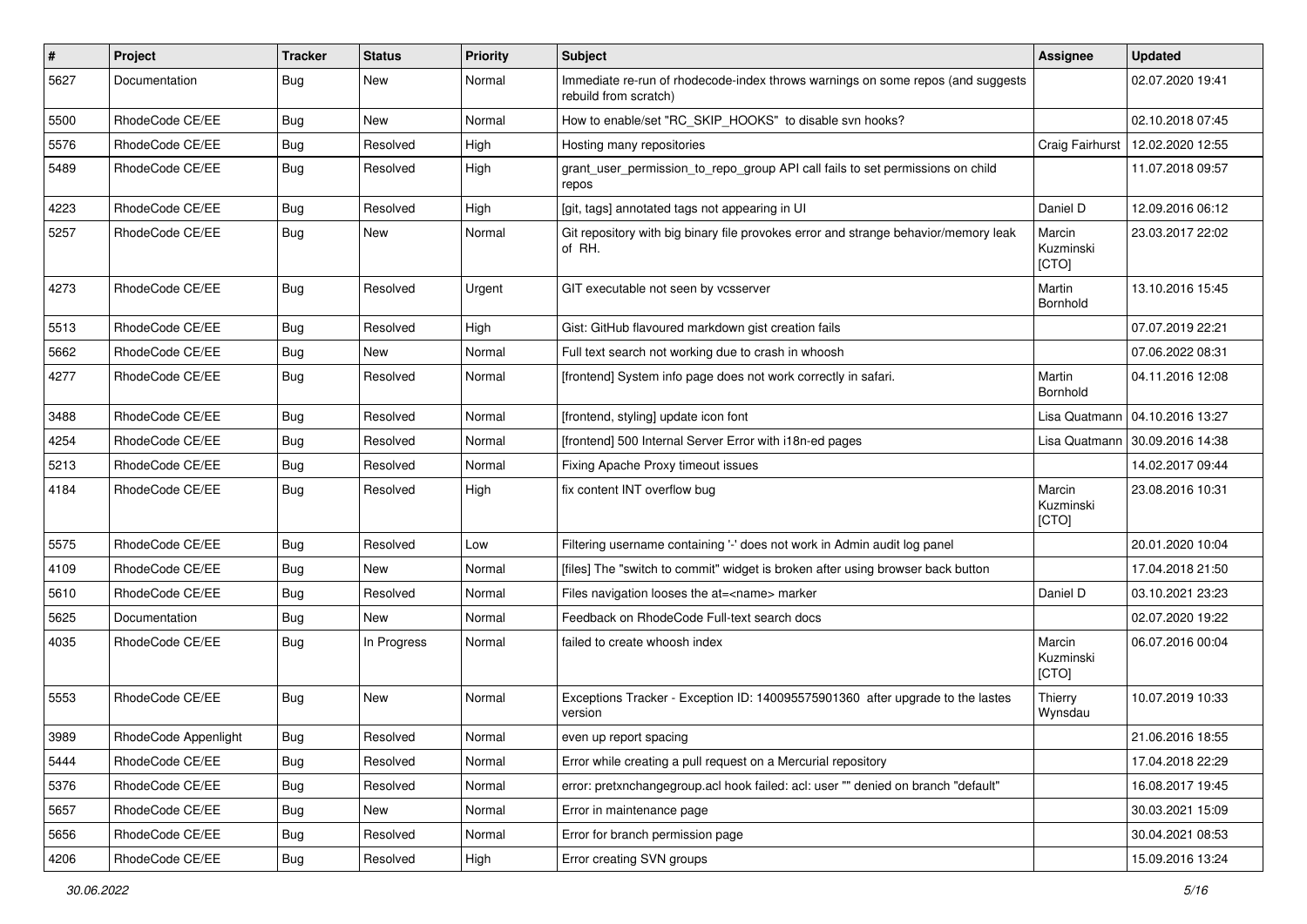| $\pmb{\#}$ | Project              | <b>Tracker</b> | <b>Status</b> | <b>Priority</b> | Subject                                                                                                            | Assignee                     | <b>Updated</b>   |
|------------|----------------------|----------------|---------------|-----------------|--------------------------------------------------------------------------------------------------------------------|------------------------------|------------------|
| 5567       | RhodeCode CE/EE      | Bug            | Resolved      | High            | Error after PR was updated                                                                                         |                              | 20.01.2020 10:04 |
| 4266       | RhodeCode CE/EE      | Bug            | Resolved      | Normal          | Error 500 on integrations page after setting up Webhook                                                            |                              | 17.10.2016 15:35 |
| 4036       | RhodeCode CE/EE      | Bug            | Resolved      | Normal          | encrypted clone_uri can throw unicodeerror after key change                                                        | Marcin<br>Kuzminski<br>[CTO] | 27.06.2016 19:38 |
| 5528       | RhodeCode CE/EE      | Bug            | Resolved      | High            | Empty Unicode file causes the PR to return HTTP 500                                                                |                              | 28.02.2019 13:52 |
| 5304       | RhodeCode CE/EE      | <b>Bug</b>     | Resolved      | Normal          | Email template not correct                                                                                         |                              | 31.10.2018 08:36 |
| 5530       | RhodeCode CE/EE      | Bug            | Resolved      | Normal          | Email integration has incorrect url                                                                                |                              | 09.02.2019 10:33 |
| 5381       | RhodeCode CE/EE      | Bug            | Resolved      | Normal          | Email integration changeset links invalid                                                                          |                              | 06.09.2017 12:29 |
| 4116       | RhodeCode CE/EE      | Bug            | New           | High            | [ee] Starting EE or running paster commands like setup-rhodecode does not work<br>without setting LC_ALL properly. |                              | 18.08.2016 21:03 |
| 4268       | RhodeCode CE/EE      | Bug            | Resolved      | High            | [ee] default reviewers from changed lines is returning wrong values                                                | Daniel D                     | 06.10.2016 14:35 |
| 4296       | RhodeCode CE/EE      | Bug            | Resolved      | Normal          | [ee] Can not create pull requests with reviewers.                                                                  | Daniel D                     | 07.11.2016 21:17 |
| 3994       | RhodeCode Appenlight | <b>Bug</b>     | New           | Normal          | during setup, user is given option to make admin account even if one does not exist                                |                              | 08.06.2016 12:44 |
| 3351       | RhodeCode CE/EE      | Bug            | New           | Normal          | Duplicate IP whitelist entry shows error flash                                                                     |                              | 21.03.2016 15:54 |
| 3382       | RhodeCode CE/EE      | Bug            | New           | Normal          | download superrepo with subrepos                                                                                   |                              | 25.03.2016 01:30 |
| 5153       | Documentation        | <b>Bug</b>     | Resolved      | Normal          | Documentation: /tmp permissions                                                                                    |                              | 04.01.2017 13:02 |
| 4224       | RhodeCode CE/EE      | Bug            | Resolved      | Normal          | [docs] update docs re: removing old instances when switching editions                                              | Lisa Quatmann                | 11.10.2016 15:36 |
| 4675       | RhodeCode CE/EE      | <b>Bug</b>     | Resolved      | Normal          | Disk free inodes are displayed incorrectly                                                                         |                              | 13.12.2016 22:41 |
| 5629       | RhodeCode CE/EE      | Bug            | New           | Normal          | Diff truncated on small files                                                                                      |                              | 21.07.2020 08:58 |
| 4155       | RhodeCode CE/EE      | Bug            | Resolved      | Low             | Date of Last Change is not displayed correctly                                                                     | Marcin<br>Kuzminski<br>[CTO] | 21.01.2020 02:20 |
| 5679       | RhodeCode CE/EE      | Bug            | New           | Normal          | Data directory continues to grow until it fills disk partition                                                     |                              | 25.04.2022 11:42 |
| 5594       | RhodeCode CE/EE      | Bug            | Resolved      | Normal          | Credentials in Repository Settings for Pull requests are exposed                                                   |                              | 28.05.2020 20:25 |
| 5623       | RhodeCode CE/EE      | Bug            | Resolved      | Normal          | Credentials for remote repository URL leaking in Repository Header                                                 |                              | 22.07.2020 00:47 |
| 5462       | RhodeCode CE/EE      | <b>Bug</b>     | New           | Normal          | create repo api fails with celery enabled                                                                          |                              | 10.07.2018 17:49 |
| 5612       | RhodeCode CE/EE      | <b>Bug</b>     | New           | Low             | CPU cores getting maxed out by VCSServer on Repository Size request                                                |                              | 03.10.2021 23:25 |
| 5557       | RhodeCode CE/EE      | Bug            | Resolved      | Normal          | Consider removing slashes from the RSS feed names                                                                  |                              | 31.10.2019 19:54 |
| 5558       | RhodeCode CE/EE      | Bug            | Resolved      | Low             | Commit compare window covers text                                                                                  |                              | 08.07.2019 18:12 |
| 5371       | RhodeCode CE/EE      | <b>Bug</b>     | New           | Normal          | Comment times in Pull Requests are off by 1 day                                                                    |                              | 10.04.2018 15:11 |
| 5654       | RhodeCode CE/EE      | Bug            | New           | Normal          | Comment formatting broken when containing $@$ in a code block                                                      |                              | 24.02.2021 12:10 |
| 1404       | RhodeCode CE/EE      | Bug            | Resolved      | Normal          | clone of really huge git repo (4gb) causes pyro to explode                                                         |                              | 07.02.2017 14:52 |
| 5560       | RhodeCode CE/EE      | <b>Bug</b>     | Resolved      | High            | Check all permission API function to flush caches for auth_perms                                                   |                              | 08.06.2021 23:56 |
| 5482       | RhodeCode CE/EE      | <b>Bug</b>     | Resolved      | Normal          | Changing a repo's 'Remote pull uri' in its Settings fails with 'No repo type specified'                            |                              | 31.10.2018 08:37 |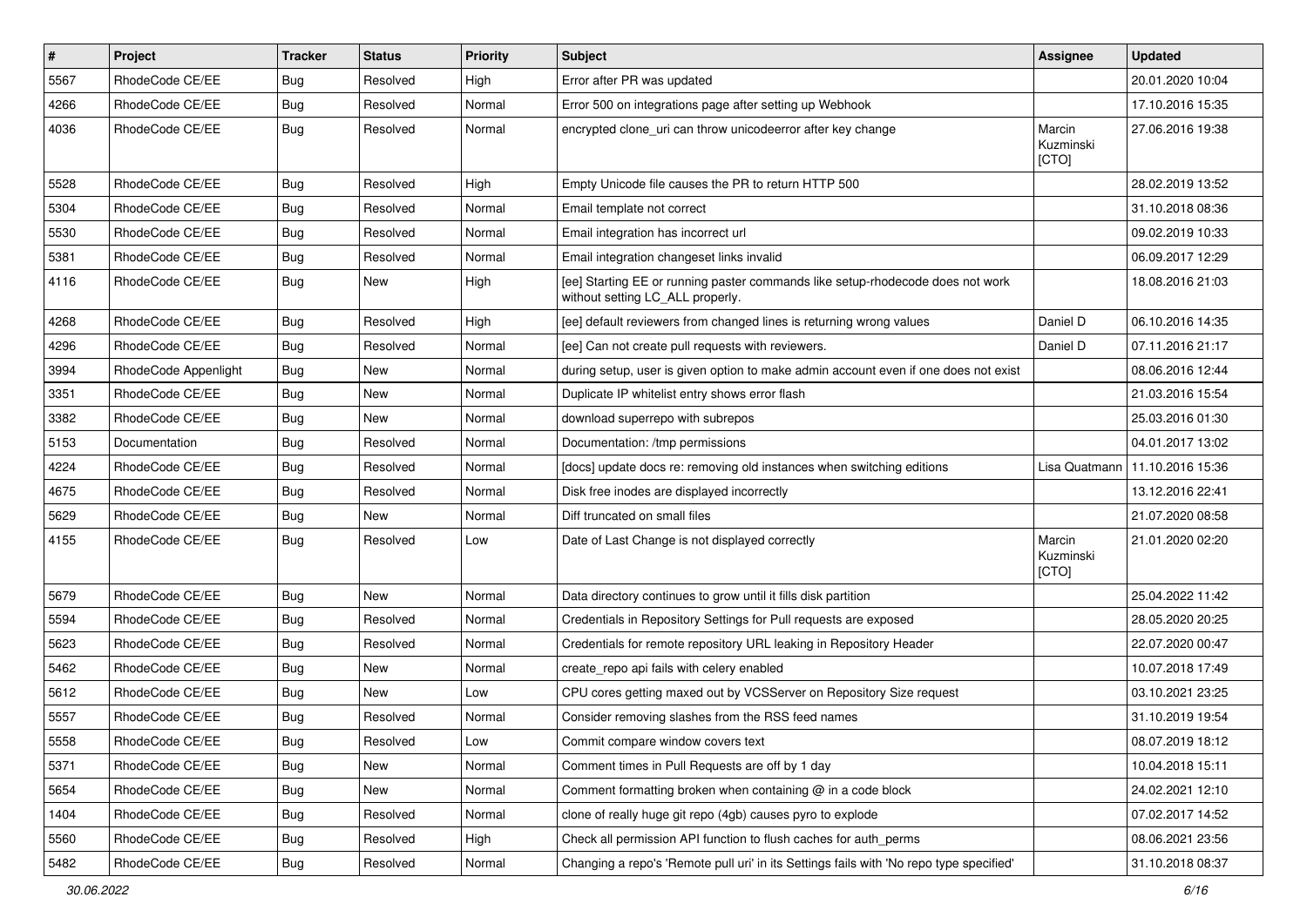| $\vert$ # | Project              | <b>Tracker</b> | <b>Status</b> | <b>Priority</b> | <b>Subject</b>                                                                                                                                                                       | <b>Assignee</b>      | <b>Updated</b>   |
|-----------|----------------------|----------------|---------------|-----------------|--------------------------------------------------------------------------------------------------------------------------------------------------------------------------------------|----------------------|------------------|
| 5461      | RhodeCode CE/EE      | Bug            | Resolved      | Normal          | Changes to user group permissions via API are not audit logged                                                                                                                       |                      | 30.08.2018 09:47 |
| 5490      | RhodeCode CE/EE      | Bug            | Resolved      | Normal          | Changes to repo group permissions via API are not audit logged                                                                                                                       |                      | 28.02.2019 13:52 |
| 3971      | RhodeCode CE/EE      | Bug            | Resolved      | Normal          | [ce, vcs] Merge requests/Pull requests failing due to rebase problem                                                                                                                 | Johannes<br>Bornhold | 19.07.2016 15:54 |
| 3956      | RhodeCode CE/EE      | Bug            | <b>New</b>    | Normal          | [ce] - svn commit with all 'None' properties (author, message, etc.)                                                                                                                 |                      | 23.05.2016 17:22 |
| 4166      | RhodeCode CE/EE      | Bug            | Resolved      | Urgent          | [ce] Rhodecode crashing after MySQL error                                                                                                                                            |                      | 23.08.2016 23:35 |
| 3963      | RhodeCode CE/EE      | Bug            | New           | Normal          | [ce] Getting a newly added repo via remap/rescan via api gives no data                                                                                                               |                      | 27.05.2016 05:02 |
| 4256      | RhodeCode CE/EE      | Bug            | <b>New</b>    | Normal          | [ce, ee, ux] Source code highlight colors conflict with red/green inserted/deleted<br>blocks                                                                                         | Daniel D             | 03.10.2016 05:00 |
| 4154      | RhodeCode CE/EE      | Bug            | New           | Low             | [ce, ee] user register via github captcha                                                                                                                                            |                      | 05.08.2016 22:51 |
| 3950      | RhodeCode CE/EE      | Bug            | Resolved      | Normal          | [ce, ee] trying to merge pr against a deleted branch/bookmark breaks the pr page                                                                                                     | Martin<br>Bornhold   | 27.10.2016 16:12 |
| 4208      | RhodeCode CE/EE      | Bug            | <b>New</b>    | Normal          | [ce, ee] test errors get hidden by error page                                                                                                                                        | Daniel D             | 14.09.2016 12:00 |
| 4121      | RhodeCode CE/EE      | Bug            | Resolved      | Normal          | [ce, ee] server announcement has extra margin                                                                                                                                        | Lisa Quatmann        | 26.09.2016 14:00 |
| 4110      | RhodeCode CE/EE      | Bug            | In Progress   | Normal          | [ce, ee] repos can be named admin, static                                                                                                                                            | Daniel D             | 20.07.2016 19:51 |
| 4092      | RhodeCode CE/EE      | Bug            | Feedback      | Normal          | [ce, ee] Redmine/JIRA integrations - smart commits                                                                                                                                   | Daniel D             | 21.07.2016 12:59 |
| 4091      | RhodeCode CE/EE      | <b>Bug</b>     | Resolved      | Normal          | [ce, ee] Redmine integration blocks for 30 seconds if redmine server not available                                                                                                   | Daniel D             | 15.07.2016 12:26 |
| 4173      | RhodeCode CE/EE      | Bug            | Resolved      | Urgent          | [ce, ee] mysql recycle pool timeout not working                                                                                                                                      | Daniel D             | 16.08.2016 22:02 |
| 4040      | RhodeCode CE/EE      | Bug            | New           | Low             | [ce, ee] logout when logged out causes 403 Cross-site request forgery detected                                                                                                       |                      | 23.06.2016 13:40 |
| 5605      | RhodeCode CE/EE      | Bug            | Resolved      | Normal          | Cannot set subversion compatibility to 1.10                                                                                                                                          |                      | 30.03.2020 17:27 |
| 5524      | RhodeCode CE/EE      | Bug            | <b>New</b>    | High            | Cannot log into RhodeCode anymore                                                                                                                                                    |                      | 15.01.2019 17:08 |
| 4271      | RhodeCode CE/EE      | Bug            | Resolved      | Normal          | Browsing new repository groups via SVN issue                                                                                                                                         | Martin<br>Bornhold   | 19.10.2016 11:11 |
| 5587      | RhodeCode CE/EE      | Bug            | Resolved      | Normal          | Broken metatags in 4.18.1                                                                                                                                                            | <b>Marcin Lulek</b>  | 29.01.2020 11:46 |
| 5342      | RhodeCode Appenlight | <b>Bug</b>     | New           | Low             | Broken link [Applications Modify application]                                                                                                                                        |                      | 21.06.2017 21:21 |
| 3334      | RhodeCode CE/EE      | Bug            | New           | Normal          | Attempt to edit .coveragerc through the online file editor                                                                                                                           |                      | 17.03.2016 13:49 |
| 5510      | RhodeCode CE/EE      | Bug            | New           | High            | AssertionError: unexpected parameters: user_agent & hook_type                                                                                                                        |                      | 31.07.2021 11:14 |
| 5556      | RhodeCode CE/EE      | Bug            | New           | Normal          | After upgrade RhodeCode Enterprise, pull request via API adds repo owner as<br>default reviewer                                                                                      |                      | 01.01.2020 13:09 |
| 5410      | RhodeCode CE/EE      | Bug            | New           | Normal          | After converting to CE, we get the following error when trying to view some repos in<br>the UI: "UnicodeDecodeError: 'ascii' codec can't decode byte" (full error in<br>Description) |                      | 25.01.2018 20:45 |
| 4278      | RhodeCode CE/EE      | <b>Bug</b>     | Resolved      | Normal          | [admin] Clicking the save button in admin -> settings -> issue tracker leads to<br>exception if no patterns entered.                                                                 | Daniel D             | 18.10.2016 13:38 |
| 3987      | RhodeCode Appenlight | Bug            | New           | Normal          | adiust footer so it's consistent with the website footer                                                                                                                             |                      | 15.06.2016 10:20 |
| 5405      | RhodeCode CE/EE      | <b>Bug</b>     | New           | Normal          | Add repository from UI leads to HTTP/404                                                                                                                                             |                      | 28.11.2017 11:39 |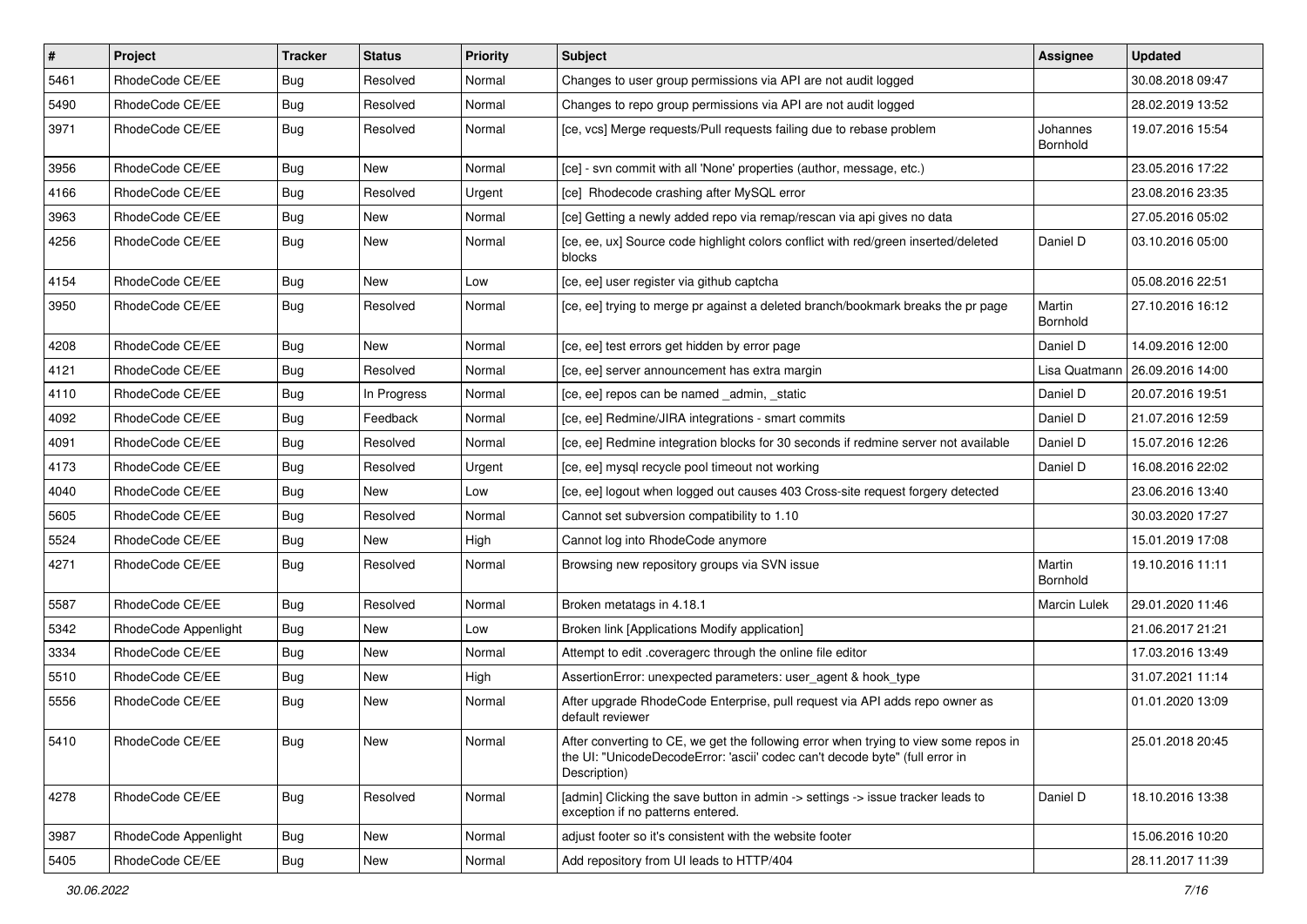| $\pmb{\#}$ | Project              | <b>Tracker</b> | <b>Status</b> | <b>Priority</b> | <b>Subject</b>                                                                                                    | Assignee                     | <b>Updated</b>   |
|------------|----------------------|----------------|---------------|-----------------|-------------------------------------------------------------------------------------------------------------------|------------------------------|------------------|
| 4250       | RhodeCode CE/EE      | Bug            | Resolved      | Normal          | Adding a reviewer into existing PR doesn't set a reason.                                                          | Marcin<br>Kuzminski<br>[CTO] | 07.10.2016 20:05 |
| 5218       | RhodeCode CE/EE      | Bug            | New           | Normal          | 500 when forking repository, when using special chars in password.                                                |                              | 19.02.2017 21:46 |
| 5550       | RhodeCode CE/EE      | Bug            | New           | Normal          | 500 Internal Server Error   The server has either erred or is incapable of performing<br>the requested operation. |                              | 18.04.2019 17:12 |
| 5502       | RhodeCode CE/EE      | <b>Bug</b>     | Resolved      | High            | 500 error when using multiple custom branch permissions                                                           |                              | 07.12.2018 09:49 |
| 4274       | RhodeCode CE/EE      | Bug            | Resolved      | Normal          | 500 error when push big objects                                                                                   |                              | 13.02.2017 19:53 |
| 3549       | RhodeCode CE/EE      | Bug            | Resolved      | Normal          | [4.0.0 regression], file source links use last commit id instead of current commit id                             | Marcin<br>Kuzminski<br>[CTO] | 21.04.2016 16:10 |
| 5227       | RhodeCode CE/EE      | Bug            | <b>New</b>    | Normal          | 400 during a svn checkout, file with special chars                                                                |                              | 23.02.2017 17:43 |
| 3977       | RhodeCode CE/EE      | Feature        | New           | Normal          | Wiki                                                                                                              |                              | 05.06.2016 21:11 |
| 4144       | RhodeCode CE/EE      | Feature        | New           | Normal          | [ux] improve enable/disable of notifications                                                                      |                              | 02.08.2016 17:19 |
| 3460       | RhodeCode CE/EE      | Feature        | <b>New</b>    | Normal          | [ux, frontend] hide "show more" button when there is nothing more to show                                         |                              | 11.04.2016 13:37 |
| 3455       | RhodeCode CE/EE      | Feature        | <b>New</b>    | Normal          | [ux] commit message search should render entire commit message                                                    |                              | 07.04.2016 17:50 |
| 5584       | RhodeCode CE/EE      | Feature        | <b>New</b>    | Normal          | 'update pull request link" message on vcs client                                                                  |                              | 23.01.2020 10:32 |
| 5316       | RhodeCode CE/EE      | Feature        | In Progress   | Normal          | UI should provide checkout URL for a SVN path                                                                     |                              | 06.11.2017 21:59 |
| 4061       | RhodeCode Appenlight | Feature        | <b>New</b>    | Normal          | Timezone for applications                                                                                         |                              | 30.06.2016 15:16 |
| 5382       | RhodeCode CE/EE      | Feature        | <b>New</b>    | Normal          | Support for repository aliases                                                                                    | Marcin<br>Kuzminski<br>[CTO] | 04.09.2017 15:17 |
| 4207       | RhodeCode CE/EE      | Feature        | Resolved      | Normal          | Support for obsolescence markers in changelog UI                                                                  |                              | 19.05.2017 16:14 |
| 5533       | RhodeCode Control    | Feature        | In Progress   | Normal          | Support busybox tar                                                                                               |                              | 09.02.2019 22:09 |
| 317        | Documentation        | Feature        | <b>New</b>    | High            | Styling                                                                                                           | <b>Brian Butler</b>          | 07.07.2016 10:10 |
| 5441       | RhodeCode CE/EE      | Feature        | New           | Low             | Some files not parsed as XML files                                                                                | Marcin<br>Kuzminski<br>[CTO] | 12.06.2018 12:23 |
| 5520       | RhodeCode CE/EE      | Feature        | Resolved      | Normal          | Show the head commits shas when the merge is prevented due to multiple heads                                      |                              | 28.02.2019 13:52 |
| 5614       | RhodeCode CE/EE      | Feature        | Resolved      | Normal          | Show context function name in hg diffs                                                                            |                              | 23.04.2020 13:43 |
| 4226       | RhodeCode CE/EE      | Feature        | <b>New</b>    | Normal          | [settings, system info] add VCS and Channelstream status to System Info                                           |                              | 14.09.2016 16:45 |
| 4059       | RhodeCode Appenlight | Feature        | <b>New</b>    | Normal          | Server Monitoring                                                                                                 |                              | 30.06.2016 15:15 |
| 4220       | RhodeCode Appenlight | Feature        | <b>New</b>    | Low             | Search params allow sorting of result.                                                                            |                              | 06.09.2016 16:33 |
| 5278       | RhodeCode CE/EE      | Feature        | <b>New</b>    | Normal          | Require support for git repositories of the form git://                                                           |                              | 13.04.2017 15:20 |
| 5543       | RhodeCode CE/EE      | Feature        | <b>New</b>    | Normal          | Repo API should have equivalent get repo audit logs() to User API call<br>get user audit logs()                   |                              | 26.02.2019 12:22 |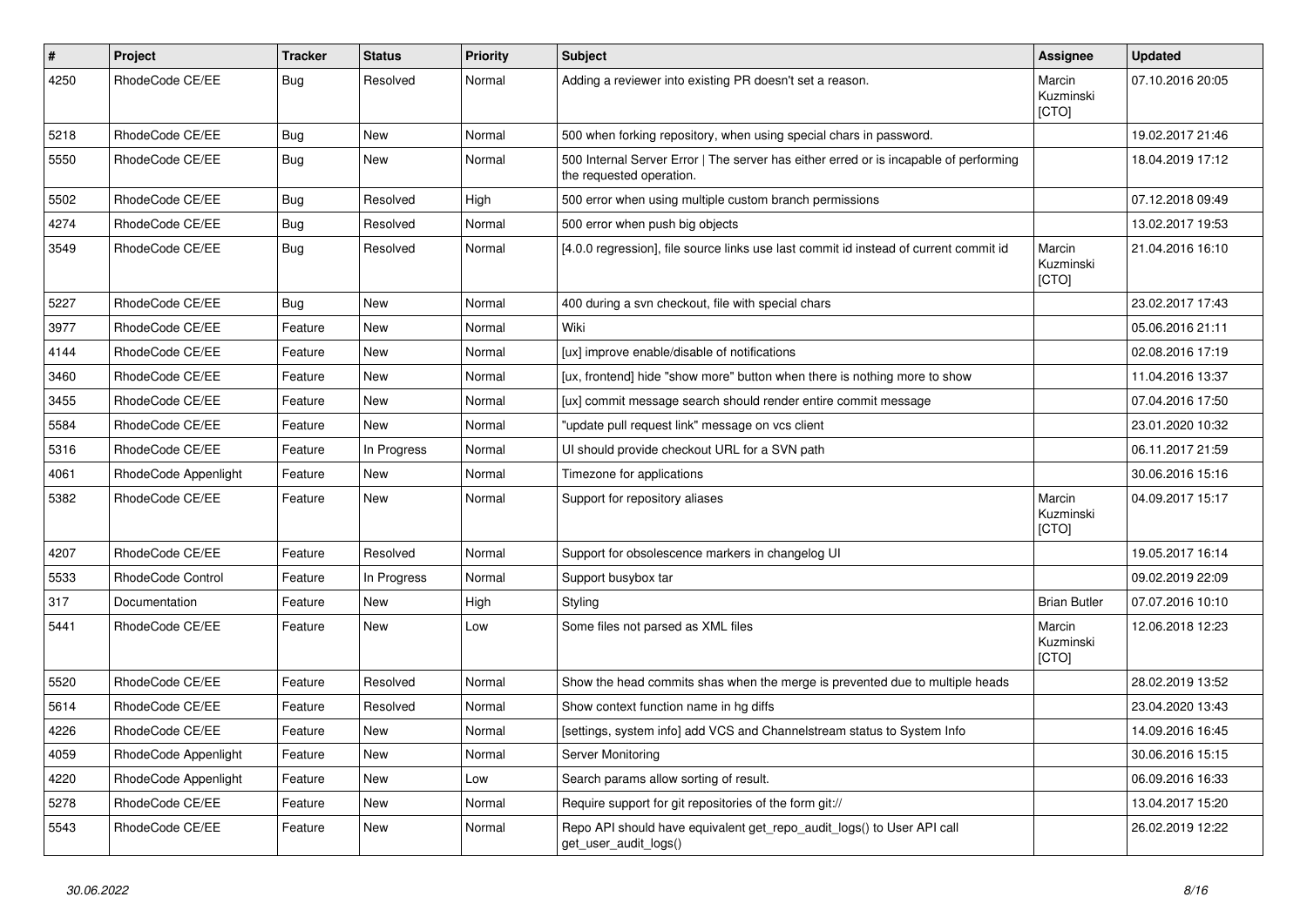| $\pmb{\#}$ | Project              | <b>Tracker</b> | <b>Status</b> | Priority | <b>Subject</b>                                                                 | <b>Assignee</b>              | <b>Updated</b>   |
|------------|----------------------|----------------|---------------|----------|--------------------------------------------------------------------------------|------------------------------|------------------|
| 4060       | RhodeCode Appenlight | Feature        | New           | Normal   | Replayable requests                                                            |                              | 30.06.2016 15:15 |
| 5635       | RhodeCode CE/EE      | Feature        | Resolved      | Normal   | Remember column sorted by of the "Pull Requests You Participate In" table      |                              | 30.11.2020 22:30 |
| 2539       | RhodeCode CE/EE      | Feature        | Feedback      | Normal   | Recursive deletion of resources                                                |                              | 20.04.2016 08:52 |
| 5583       | RhodeCode CE/EE      | Feature        | Resolved      | Normal   | rcextensions hook for pull request comment                                     |                              | 23.04.2020 13:42 |
| 5642       | RhodeCode CE/EE      | Feature        | Resolved      | Normal   | pull request version column in commit list                                     |                              | 30.04.2021 08:53 |
| 5272       | RhodeCode CE/EE      | Feature        | Resolved      | Normal   | Pull Request checklist                                                         |                              | 21.01.2020 02:09 |
| 1055       | RhodeCode CE/EE      | Feature        | Resolved      | Normal   | [pr, vcs] Expose the shadow repository of a pull request                       | Martin<br>Bornhold           | 26.10.2016 10:33 |
| 5271       | RhodeCode CE/EE      | Feature        | <b>New</b>    | Normal   | Private comments                                                               |                              | 07.04.2017 12:01 |
| 5442       | RhodeCode CE/EE      | Feature        | Resolved      | Low      | Preview of Jupyter notebooks                                                   | Marcin<br>Kuzminski<br>[CTO] | 16.01.2019 16:33 |
| 5552       | RhodeCode CE/EE      | Feature        | <b>New</b>    | High     | PR dependency across repos                                                     |                              | 22.06.2019 01:15 |
| 659        | Documentation        | Feature        | New           | Normal   | Peer to Peer Failover                                                          | <b>Brian Butler</b>          | 01.07.2016 14:15 |
| 4056       | RhodeCode Appenlight | Feature        | New           | Normal   | Optionally allow to filter graphs per machine in dashboard                     |                              | 30.06.2016 15:12 |
| 5511       | RhodeCode CE/EE      | Feature        | <b>New</b>    | Normal   | New feature to synchronize the fork with the remote repo from the summary page |                              | 13.11.2018 01:23 |
| 4057       | RhodeCode Appenlight | Feature        | <b>New</b>    | Normal   | Negation option for search filter                                              |                              | 30.06.2016 15:12 |
| 5615       | RhodeCode CE/EE      | Feature        | Resolved      | Normal   | Misleading message in PR diff view "File was deleted in this version"          | Daniel D                     | 23.04.2020 17:40 |
| 5585       | RhodeCode CE/EE      | Feature        | Resolved      | Normal   | Minimize downtime on rccontrol upgrade                                         |                              | 27.03.2020 09:45 |
| 5396       | RhodeCode CE/EE      | Feature        | Resolved      | Normal   | Merge state with shadow repo should be created during pull request             |                              | 12.10.2017 21:57 |
| 5368       | RhodeCode CE/EE      | Feature        | Resolved      | Normal   | Mercurial: Close branch before merging it                                      | Mathieu Cantin               | 21.01.2020 02:11 |
| 5586       | RhodeCode CE/EE      | Feature        | New           | Normal   | @mention should be a link                                                      |                              | 29.01.2020 11:46 |
| 2817       | RhodeCode CE/EE      | Feature        | Resolved      | Normal   | Make largefiles downloadable from the interface                                |                              | 27.03.2017 14:04 |
| 4000       | RhodeCode CE/EE      | Feature        | New           | Normal   | Make compare more functional                                                   | Marcin<br>Kuzminski<br>[CTO] | 18.11.2017 19:11 |
| 5256       | RhodeCode CE/EE      | Feature        | <b>New</b>    | Normal   | Last repository access time.                                                   |                              | 23.03.2017 16:34 |
| 5643       | RhodeCode CE/EE      | Feature        | Resolved      | Low      | jump to bottom of review                                                       |                              | 30.04.2021 08:53 |
| 687        | Documentation        | Feature        | <b>New</b>    | Normal   | [Integraton] - Elastic search integration                                      | <b>Brian Butler</b>          | 01.07.2016 14:15 |
| 4157       | RhodeCode CE/EE      | Feature        | New           | Normal   | [integrations] Integrate with industry standard SW development tools           | Daniel D                     | 08.08.2016 12:55 |
| 5548       | RhodeCode CE/EE      | Feature        | <b>New</b>    | Normal   | Initial Search API                                                             | Peter Colledge               | 07.07.2019 22:21 |
| 4193       | RhodeCode CE/EE      | Feature        | In Progress   | Normal   | Improve Filter Functionality in the Change Log                                 | Marcin<br>Kuzminski<br>[CTO] | 22.09.2017 10:25 |
| 1131       | RhodeCode CE/EE      | Feature        | Resolved      | Normal   | Implement default reviewers for code review                                    | Daniel D                     | 21.09.2016 18:28 |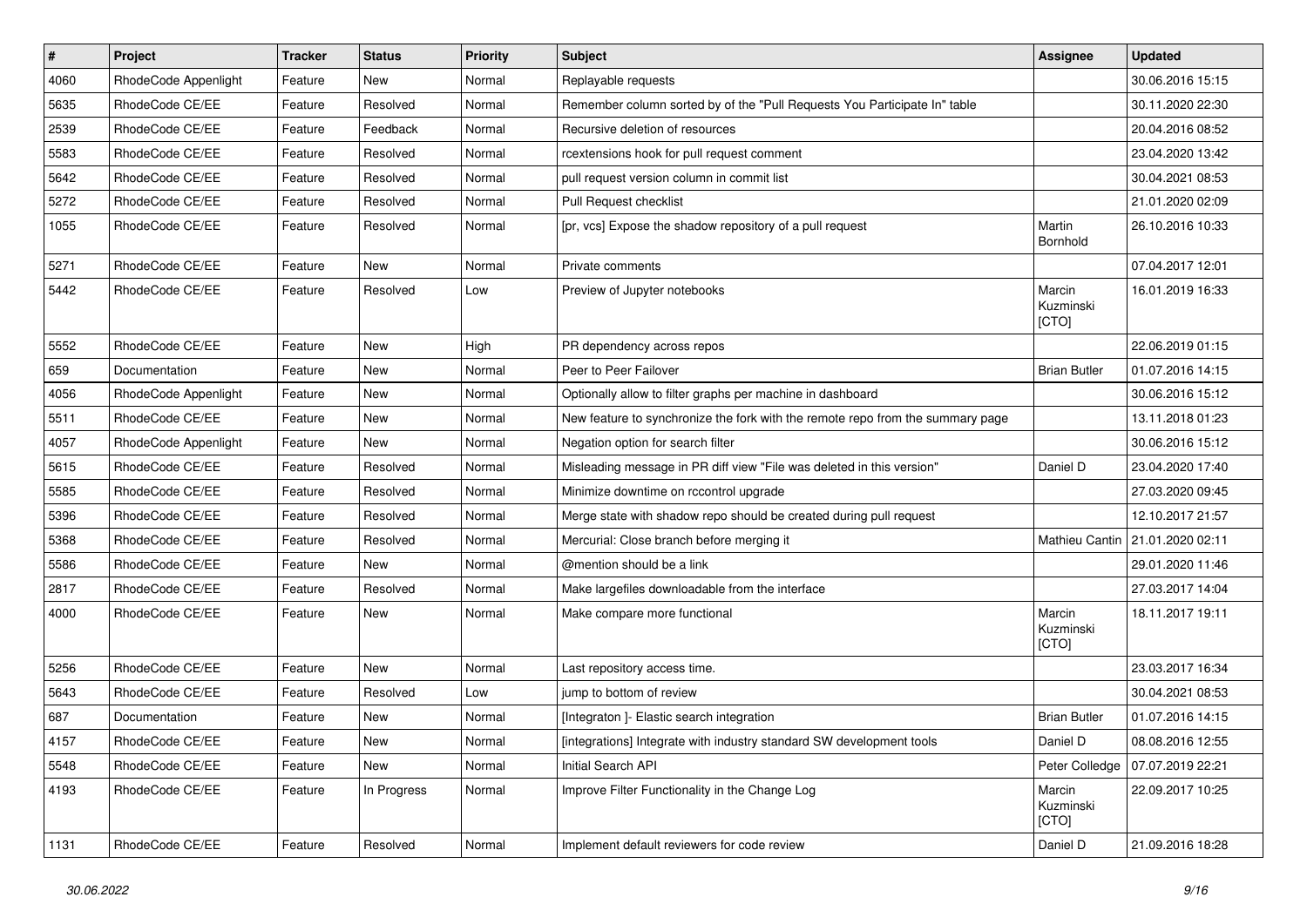| $\pmb{\#}$ | Project                  | <b>Tracker</b> | <b>Status</b> | <b>Priority</b> | <b>Subject</b>                                                                               | <b>Assignee</b>              | <b>Updated</b>   |
|------------|--------------------------|----------------|---------------|-----------------|----------------------------------------------------------------------------------------------|------------------------------|------------------|
| 5574       | RhodeCode CE/EE          | Feature        | Resolved      | Normal          | hg: Information for external hooks                                                           |                              | 30.07.2020 15:40 |
| 5595       | RhodeCode CE/EE          | Feature        | <b>New</b>    | Normal          | Group code review mail notification                                                          |                              | 03.03.2020 10:17 |
| 5613       | RhodeCode CE/EE          | Feature        | <b>New</b>    | Low             | Feature Request: Issue tracker link in new tab/window                                        |                              | 03.10.2021 23:25 |
| 5534       | <b>RhodeCode Control</b> | Feature        | <b>New</b>    | Normal          | extract/preload subcommand                                                                   |                              | 14.02.2019 14:45 |
| 5653       | RhodeCode CE/EE          | Feature        | <b>New</b>    | Normal          | Extend SSH clone to support cloning by repo id.                                              | Marcin<br>Kuzminski<br>[CTO] | 17.02.2021 12:58 |
| 3472       | RhodeCode CE/EE          | Feature        | <b>New</b>    | Normal          | Expose unified hooks that can be used in SSH backend                                         |                              | 14.04.2016 17:54 |
| 5581       | RhodeCode CE/EE          | Feature        | Resolved      | Normal          | expose `send email` option in the HTTP API, for `comment commit` and<br>comment pull request | Daniel D                     | 29.01.2020 11:46 |
| 3486       | RhodeCode CE/EE          | Feature        | <b>New</b>    | Normal          | expose origin of permission in perm dict for users                                           |                              | 06.06.2016 10:54 |
| 4213       | RhodeCode CE/EE          | Feature        | New           | High            | Embed PostgreSQL database                                                                    | Marcin<br>Kuzminski<br>[CTO] | 03.09.2016 23:45 |
| 5469       | RhodeCode CE/EE          | Feature        | Resolved      | Normal          | elastisearch > 2.x not supported?                                                            |                              | 21.01.2020 02:19 |
| 4074       | RhodeCode CE/EE          | Feature        | New           | Normal          | Edit review comment                                                                          | Bartłomiej<br>Wołyńczyk      | 17.04.2018 21:51 |
| 4183       | RhodeCode CE/EE          | Feature        | Resolved      | Normal          | Different roles for PR reviewers                                                             | Daniel D                     | 12.10.2020 23:13 |
| 3440       | RhodeCode CE/EE          | Feature        | New           | Normal          | [design, ux] mock-up user interface for adding a branch/bookmark                             |                              | 05.04.2016 09:21 |
| 5601       | RhodeCode CE/EE          | Feature        | Resolved      | Normal          | Default navigation should be by branch name not commit id                                    |                              | 04.06.2020 23:51 |
| 4064       | RhodeCode Appenlight     | Feature        | New           | Normal          | Create a multiple action feature for Reports and Logs lists                                  |                              | 30.06.2016 15:18 |
| 5602       | RhodeCode CE/EE          | Feature        | Resolved      | Normal          | Copy full path only copies partial                                                           | Daniel D                     | 30.03.2020 16:04 |
| 4222       | RhodeCode CE/EE          | Feature        | New           | Normal          | Configurable detection of READMEs                                                            |                              | 09.09.2016 10:05 |
| 5273       | RhodeCode CE/EE          | Feature        | <b>New</b>    | Normal          | Comment status                                                                               |                              | 07.04.2017 13:10 |
| 148        | RhodeCode CE/EE          | Feature        | <b>New</b>    | Normal          | [comments] Add per file and multiline comments in a changeset                                |                              | 25.05.2016 10:20 |
| 5603       | RhodeCode CE/EE          | Feature        | Resolved      | Normal          | Code search - highlight matching search terms                                                |                              | 30.03.2020 11:16 |
| 5637       | RhodeCode CE/EE          | Feature        | New           | Normal          | Clone URL templates - add per repository/namespace                                           |                              | 29.10.2020 09:38 |
| 5631       | RhodeCode CE/EE          | Feature        | New           | Normal          | Change target of PR                                                                          |                              | 31.07.2020 17:05 |
| 5187       | RhodeCode CE/EE          | Feature        | Resolved      | Normal          | changelog dynamic loading of commits                                                         |                              | 12.06.2018 12:31 |
| 5600       | RhodeCode CE/EE          | Feature        | New           | Normal          | Change default repository landing page                                                       |                              | 27.01.2021 01:04 |
| 4192       | RhodeCode CE/EE          | Feature        | Resolved      | Normal          | [ce, ee] slack/hipchat integrations group commits by branch pushed                           |                              | 09.09.2016 19:01 |
| 4225       | RhodeCode CE/EE          | Feature        | Resolved      | Normal          | [ce, ee] repo group integrations cascade to child repo groups                                | Daniel D                     | 14.09.2016 11:12 |
| 4175       | RhodeCode CE/EE          | Feature        | Resolved      | Normal          | [ce, ee] repo group integrations                                                             | Daniel D                     | 16.08.2016 20:00 |
| 4232       | RhodeCode CE/EE          | Feature        | New           | Normal          | [ce, ee, pr, compare] redo diffs, support side by side diffs, html diffs                     | Daniel D                     | 25.10.2016 15:40 |
| 4267       | RhodeCode CE/EE          | Feature        | Resolved      | Normal          | [ce, ee] jira tracker integration wildcard project key support                               | Daniel D                     | 10.10.2016 20:13 |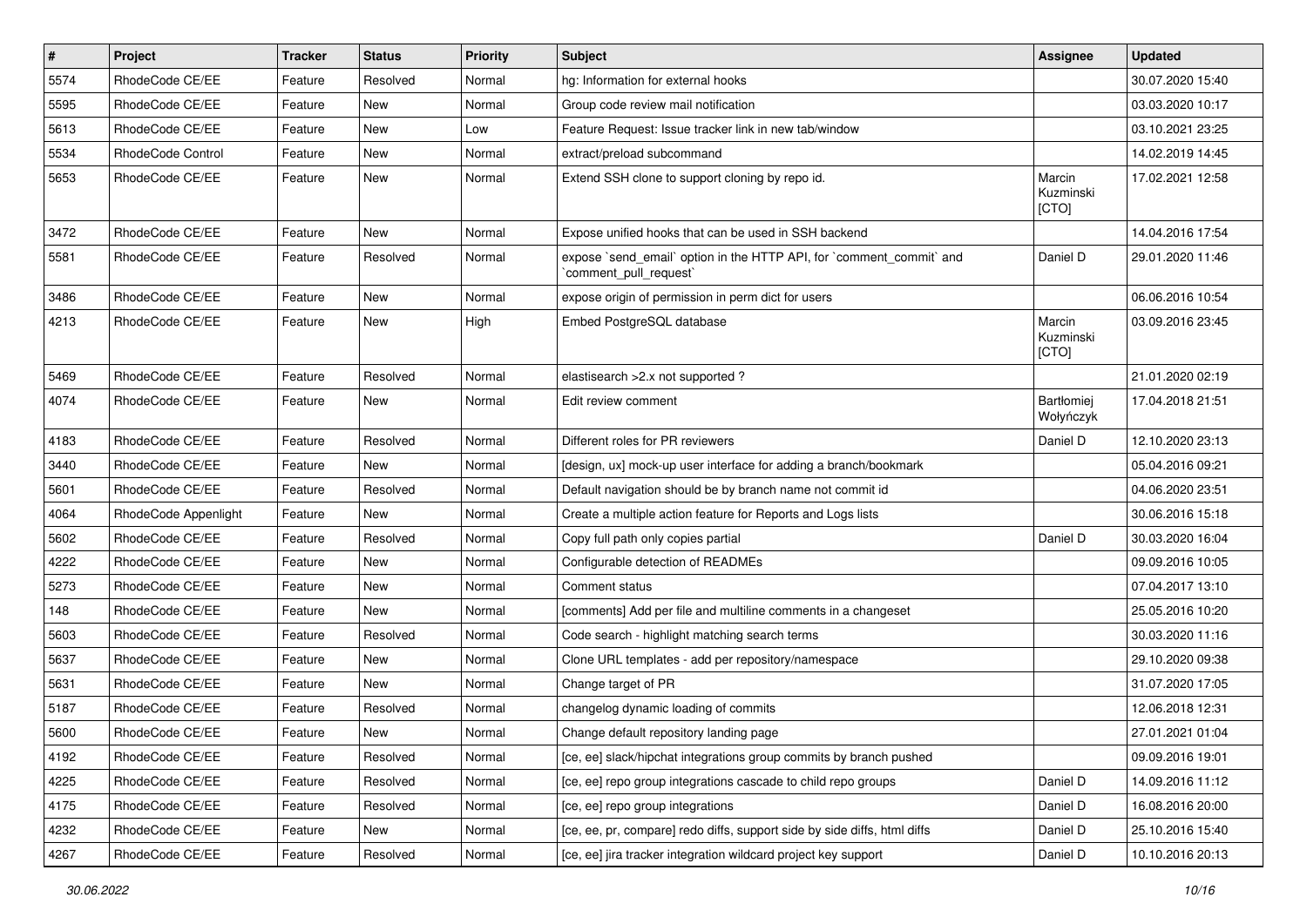| $\vert$ # | Project              | Tracker | <b>Status</b> | <b>Priority</b> | <b>Subject</b>                                                                           | Assignee                     | <b>Updated</b>   |
|-----------|----------------------|---------|---------------|-----------------|------------------------------------------------------------------------------------------|------------------------------|------------------|
| 4211      | RhodeCode CE/EE      | Feature | Resolved      | Normal          | [ce, ee] increase webhook flexibility                                                    | Marcin<br>Kuzminski<br>[CTO] | 20.06.2022 10:55 |
| 4219      | RhodeCode CE/EE      | Feature | Resolved      | Normal          | [ce, ee] Add mandatory reviewers for pull requests                                       | Marcin<br>Kuzminski<br>[CTO] | 20.06.2017 15:23 |
| 5504      | RhodeCode CE/EE      | Feature | <b>New</b>    | Normal          | Buttons to copy commit hash and to expand the commit message in the repo<br>summary view |                              | 26.10.2018 00:59 |
| 2882      | RhodeCode CE/EE      | Feature | <b>New</b>    | Normal          | Bulk comment submit                                                                      |                              | 17.03.2016 17:50 |
| 4044      | RhodeCode CE/EE      | Feature | Resolved      | Normal          | <b>Branch permissions</b>                                                                |                              | 30.08.2018 09:48 |
| 4272      | RhodeCode CE/EE      | Feature | <b>New</b>    | Normal          | Better SPAM protection                                                                   |                              | 12.10.2016 11:14 |
| 4062      | RhodeCode Appenlight | Feature | New           | Normal          | A way to see browser breakdown for an error                                              |                              | 30.06.2016 15:16 |
| 5321      | RhodeCode CE/EE      | Feature | Resolved      | Normal          | Audit logs                                                                               |                              | 21.06.2017 12:49 |
| 4017      | RhodeCode Appenlight | Feature | <b>New</b>    | Low             | application logos need help                                                              |                              | 14.06.2016 11:52 |
| 4301      | RhodeCode CE/EE      | Feature | New           | Normal          | [API] toggle force_password_reset in api for Idap users                                  |                              | 28.10.2016 15:43 |
| 3373      | RhodeCode CE/EE      | Feature | New           | Normal          | Allow to create Bookmarks and Branches from UI                                           |                              | 05.04.2016 09:21 |
| 5617      | RhodeCode CE/EE      | Feature | New           | Normal          | Allow PRs to non-head bookmarks                                                          |                              | 20.05.2020 12:25 |
| 4071      | RhodeCode Appenlight | Feature | New           | Normal          | Allow for easy out-out of assigned permissions                                           |                              | 05.07.2016 10:14 |
| 5582      | RhodeCode Control    | Feature | New           | Normal          | Add the version number of a PR in the HTTP API                                           |                              | 15.01.2020 10:45 |
| 3999      | RhodeCode CE/EE      | Feature | Resolved      | Normal          | Add `send account information` to user creation page                                     |                              | 28.06.2016 15:22 |
| 4063      | RhodeCode Appenlight | Feature | New           | Normal          | add option to specify custom value in dashboard select                                   |                              | 30.06.2016 15:17 |
| 3979      | RhodeCode CE/EE      | Feature | New           | Normal          | Add kanban board                                                                         |                              | 05.06.2016 21:20 |
| 5611      | RhodeCode CE/EE      | Feature | Resolved      | Normal          | Add information "is the pull request up to date?" in the PR page                         |                              | 03.10.2021 23:24 |
| 5641      | RhodeCode CE/EE      | Feature | New           | Normal          | "Add draft" / (x) button usability                                                       |                              | 30.11.2020 20:53 |
| 4182      | RhodeCode CE/EE      | Feature | New           | Normal          | add direct link from notification to corresponding PR                                    |                              | 19.08.2016 12:35 |
| 4191      | RhodeCode CE/EE      | Feature | New           | Normal          | Add custom Image logo option to header                                                   |                              | 22.08.2016 14:49 |
| 5638      | RhodeCode CE/EE      | Feature | New           | Normal          | Add "Copy full url path" button                                                          |                              | 05.02.2021 20:23 |
| 3981      | RhodeCode CE/EE      | Feature | Resolved      | Normal          | Add cloud hosting like Gitlab, GitHub                                                    |                              | 02.03.2020 09:14 |
| 3980      | RhodeCode CE/EE      | Feature | New           | Normal          | Add CI engine                                                                            |                              | 05.06.2016 21:32 |
| 3978      | RhodeCode CE/EE      | Feature | <b>New</b>    | Normal          | Add bug tracker                                                                          |                              | 05.06.2016 21:20 |
| 1457      | RhodeCode CE/EE      | Feature | New           | Normal          | add allow permissions inheritance on repo groups                                         |                              | 22.09.2017 10:27 |
| 5289      | RhodeCode CE/EE      | Feature | New           | High            | Ability to Upload/Replace a file using the UI                                            |                              | 22.09.2017 10:29 |
| 5536      | RhodeCode CE/EE      | Feature | Resolved      | Low             | Ability to disable server-side SSH key generation                                        |                              | 28.02.2019 13:52 |
| 4227      | RhodeCode CE/EE      | Support | Resolved      | Normal          | VBScript files detected as text/plain - no syntax highlighting                           |                              | 14.09.2016 22:38 |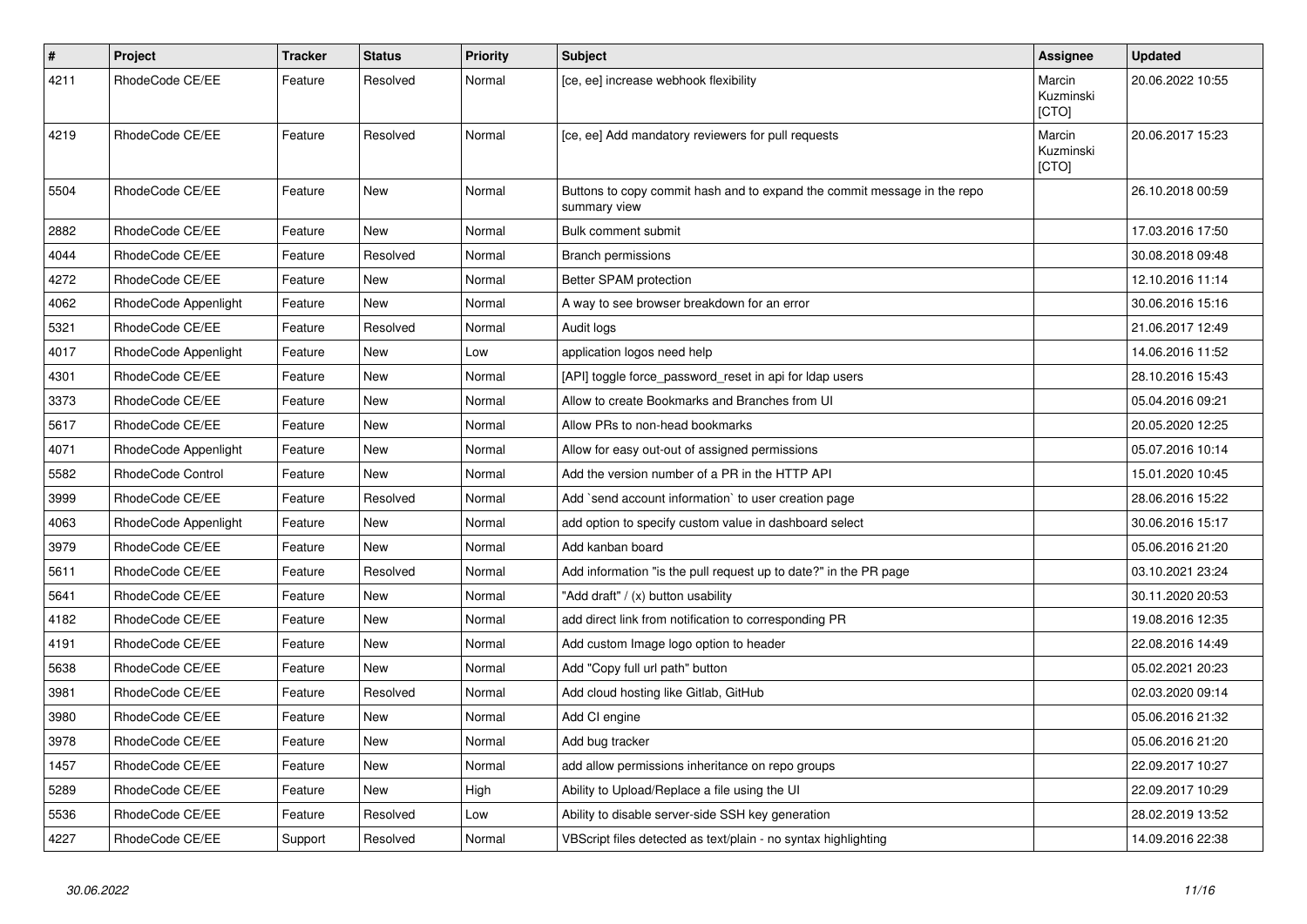| $\pmb{\#}$ | Project         | <b>Tracker</b> | <b>Status</b> | <b>Priority</b> | Subject                                                                                                                           | Assignee           | <b>Updated</b>   |
|------------|-----------------|----------------|---------------|-----------------|-----------------------------------------------------------------------------------------------------------------------------------|--------------------|------------------|
| 5544       | RhodeCode CE/EE | Support        | Resolved      | Normal          | Use of authentication token with LDAP account results in account lockout when max<br>bad password attempts are configured in LDAP |                    | 27.02.2019 10:09 |
| 5491       | RhodeCode CE/EE | Support        | <b>New</b>    | Urgent          | Upgrade RhodeCode Community + VCSSERVER from 4.10.4 to 4.12.4, pull request<br>stop working with reviewers                        |                    | 30.08.2018 09:47 |
| 5269       | RhodeCode CE/EE | Support        | <b>New</b>    | Normal          | Upgrade from RC EE 3.7.1 to RC EE 4.x                                                                                             |                    | 29.06.2017 19:36 |
| 5394       | RhodeCode CE/EE | Support        | New           | Normal          | SVN to Git / Mercurial Migration                                                                                                  |                    | 03.10.2017 09:29 |
| 5541       | RhodeCode CE/EE | Support        | New           | Normal          | <b>SVN Settings: Repository Patterns</b>                                                                                          |                    | 16.12.2019 15:35 |
| 5395       | RhodeCode CE/EE | Support        | Resolved      | Normal          | Svn protocols and performance                                                                                                     |                    | 04.04.2019 18:08 |
| 5593       | RhodeCode CE/EE | Support        | New           | Normal          | SSH connections                                                                                                                   |                    | 17.02.2020 16:18 |
| 5484       | RhodeCode CE/EE | Support        | New           | Normal          | Setting up ssh, remote hg not found                                                                                               |                    | 06.07.2018 23:41 |
| 3967       | RhodeCode CE/EE | Support        | In Progress   | Normal          | Server 500 error                                                                                                                  |                    | 11.08.2016 13:39 |
| 4303       | RhodeCode CE/EE | Support        | New           | Normal          | rhodecode instance                                                                                                                |                    | 08.11.2016 16:32 |
| 4081       | RhodeCode CE/EE | Support        | Resolved      | Normal          | Receiving server 500 error when trying to clone repo from windows client using<br>eclipse                                         |                    | 12.07.2016 14:30 |
| 5677       | RhodeCode CE/EE | Support        | <b>New</b>    | Normal          | PR cross merge                                                                                                                    |                    | 28.01.2022 16:59 |
| 4244       | RhodeCode CE/EE | Support        | Resolved      | Normal          | mod_dav_svn template error when using auth_realm with spaces in it                                                                | Martin<br>Bornhold | 28.09.2016 12:07 |
| 5495       | RhodeCode CE/EE | Support        | <b>New</b>    | Normal          | Idap to crowd users_groups sync source                                                                                            |                    | 10.09.2018 22:09 |
| 3332       | RhodeCode CE/EE | Support        | New           | Normal          | LDAP settings page: Add button "test connection"                                                                                  |                    | 17.03.2016 10:23 |
| 5255       | RhodeCode CE/EE | Support        | <b>New</b>    | Normal          | I can't access issues created by me from mail                                                                                     |                    | 04.04.2017 11:28 |
| 5554       | RhodeCode CE/EE | Support        | Resolved      | Normal          | How to increase number of commits shown in pagination on dashboard and<br>changelog                                               |                    | 21.01.2020 02:08 |
| 5375       | RhodeCode CE/EE | Support        | Resolved      | Normal          | How do I configure "Go to" to just search repository names?                                                                       |                    | 16.08.2017 18:00 |
| 5497       | RhodeCode CE/EE | Support        | <b>New</b>    | Normal          | hg push hangs                                                                                                                     |                    | 30.08.2018 22:15 |
| 4243       | RhodeCode CE/EE | Support        | Resolved      | High            | Gist visibility update?                                                                                                           | Martin<br>Bornhold | 27.09.2016 06:40 |
| 5618       | RhodeCode CE/EE | Support        | New           | Normal          | Getting HTTP 502 Bad Gateway when trying to push (or clone) on a slow network                                                     |                    | 27.05.2020 21:56 |
| 5503       | RhodeCode CE/EE | Support        | <b>New</b>    | Normal          | failed to upgrade to 4.13.3                                                                                                       |                    | 06.11.2018 18:28 |
| 5546       | RhodeCode CE/EE | Support        | Resolved      | Normal          | experiments with mercurial 4.9                                                                                                    |                    | 26.03.2019 09:23 |
| 5499       | RhodeCode CE/EE | Support        | New           | Normal          | ERROR [celery.worker.consumer.consumer] consumer: Cannot connect                                                                  |                    | 11.09.2018 08:39 |
| 5591       | Documentation   | Support        | New           | Normal          | documentation typo                                                                                                                |                    | 04.02.2020 19:43 |
| 5237       | Documentation   | Support        | New           | Normal          | documentation for DR                                                                                                              |                    | 06.03.2017 23:34 |
| 5529       | Documentation   | Support        | New           | Normal          | Documentation does not detail watched repositories                                                                                |                    | 07.02.2019 00:16 |
| 5496       | RhodeCode CE/EE | Support        | New           | Normal          | database migration 4.11.6 mysql to 4.12.4 postgres                                                                                |                    | 27.08.2018 21:17 |
| 5468       | RhodeCode CE/EE | Support        | New           | Normal          | Check logic for updating last commit for repository groups                                                                        |                    | 30.08.2018 09:47 |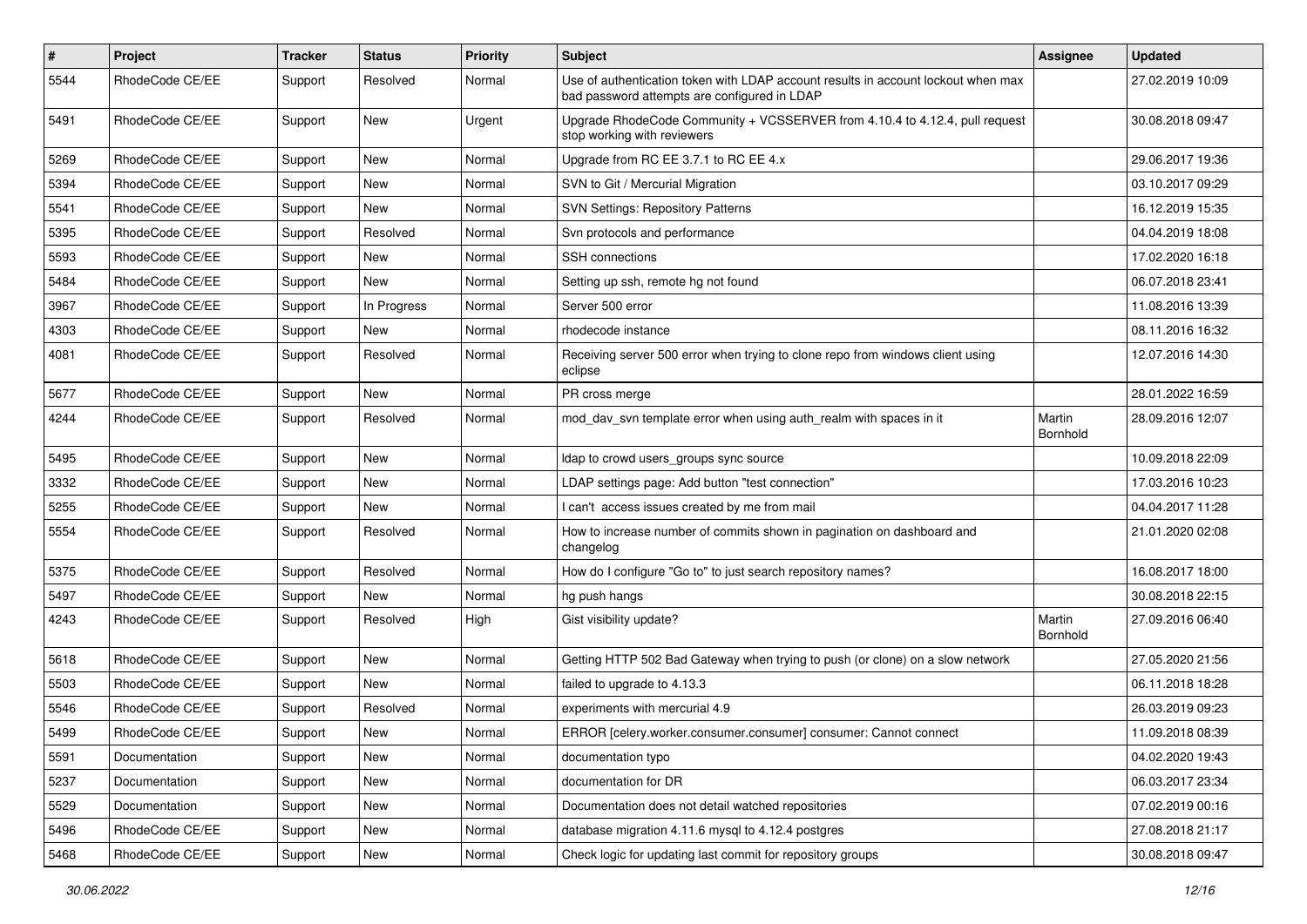| $\vert$ # | Project              | Tracker | <b>Status</b> | <b>Priority</b> | Subject                                                                                          | Assignee                     | <b>Updated</b>   |
|-----------|----------------------|---------|---------------|-----------------|--------------------------------------------------------------------------------------------------|------------------------------|------------------|
| 5609      | RhodeCode CE/EE      | Support | Resolved      | Normal          | Change git diff algorithm                                                                        |                              | 31.03.2020 22:08 |
| 5516      | RhodeCode CE/EE      | Support | Resolved      | High            | Cannot log into RhodeCode                                                                        | Thierry<br>Wynsdau           | 28.05.2020 20:28 |
| 4252      | RhodeCode CE/EE      | Support | New           | Normal          | Backup & Recovery                                                                                |                              | 07.10.2016 19:47 |
| 4677      | RhodeCode CE/EE      | Support | Resolved      | High            | API get_repo_refs not working?                                                                   |                              | 19.12.2016 11:46 |
| 5527      | RhodeCode CE/EE      | Support | New           | Normal          | API: expose human readable failure reason                                                        |                              | 30.01.2019 17:43 |
| 5423      | Documentation        | Support | Resolved      | Normal          | API-Documentation for Method "create_repo_group" faulty                                          |                              | 22.01.2018 16:23 |
| 3364      | RhodeCode CE/EE      | Support | New           | High            | Allow Specifying the Commit Message for Pull Request Merges                                      |                              | 17.04.2018 21:51 |
| 4269      | RhodeCode CE/EE      | Support | Resolved      | Normal          | Allow flash messages to be permanently surpressed                                                | <b>Marcin Lulek</b>          | 14.10.2016 12:46 |
| 5639      | RhodeCode CE/EE      | Support | New           | High            | 500 Internal Server Error   The server has either erred  after importing Database<br>from backup |                              | 22.11.2020 09:15 |
| 737       | Documentation        | Task    | New           | Normal          | What is an extra field and how do you add it?                                                    |                              | 01.07.2016 14:15 |
| 4216      | RhodeCode CE/EE      | Task    | New           | Normal          | [ux, renderers] implement consistent rendering for text fields                                   |                              | 06.09.2016 11:46 |
| 4051      | RhodeCode CE/EE      | Task    | New           | Normal          | [ux, renderering] Consistent formatting on text fields.                                          |                              | 22.09.2017 10:27 |
| 4003      | RhodeCode CE/EE      | Task    | Resolved      | Normal          | User personal repository groups improvements                                                     |                              | 07.11.2016 16:12 |
| 5400      | RhodeCode CE/EE      | Task    | New           | Normal          | User group - subgroup support                                                                    |                              | 06.11.2017 22:00 |
| 2844      | RhodeCode CE/EE      | Task    | New           | Normal          | Update Bcrypt to a maintained version                                                            |                              | 17.02.2018 20:37 |
| 5408      | Documentation        | Task    | Resolved      | Low             | Upate nginx documentation for non standard SSL port                                              |                              | 12.07.2018 23:21 |
| 4299      | RhodeCode CE/EE      | Task    | New           | Normal          | TEMPLATE repo groups                                                                             |                              | 22.09.2017 10:26 |
| 4235      | RhodeCode CE/EE      | Task    | Resolved      | High            | Support GIT LFS server                                                                           |                              | 23.03.2017 17:24 |
| 4312      | RhodeCode CE/EE      | Task    | New           | Normal          | Storage location changes                                                                         |                              | 11.07.2017 13:31 |
| 5343      | RhodeCode CE/EE      | Task    | Resolved      | Normal          | SSH key management and SSH support                                                               |                              | 18.08.2017 23:50 |
| 5391      | RhodeCode CE/EE      | Task    | Resolved      | High            | Secure Email change                                                                              |                              | 17.04.2018 21:50 |
| 5202      | RhodeCode CE/EE      | Task    | Resolved      | Normal          | run git gc and git repack on GIT repos when we have a scheduler via celery in<br>pyramid         |                              | 04.12.2017 20:49 |
| 3504      | RhodeCode CE/EE      | Task    | In Progress   | Normal          | [routing] Move static assets under a common prefix                                               |                              | 19.07.2016 12:27 |
| 3376      | RhodeCode CE/EE      | Task    | New           | Normal          | Repo action plugins                                                                              |                              | 24.03.2016 15:21 |
| 5198      | RhodeCode CE/EE      | Task    | Resolved      | Normal          | remove pyro4 from enterprise                                                                     |                              | 07.02.2017 19:28 |
| 4052      | RhodeCode Appenlight | Task    | New           | Normal          | release fixes                                                                                    | Marcin Lulek                 | 29.06.2016 12:14 |
| 5207      | RhodeCode CE/EE      | Task    | Resolved      | Low             | Release 4.6.1                                                                                    |                              | 13.02.2017 18:04 |
| 4678      | RhodeCode CE/EE      | Task    | Resolved      | Normal          | Release 4.5.2                                                                                    |                              | 19.12.2016 17:32 |
| 4670      | RhodeCode CE/EE      | Task    | Resolved      | Normal          | Release 4.5.1                                                                                    | Marcin<br>Kuzminski<br>[CTO] | 06.12.2016 21:13 |
| 4108      | RhodeCode CE/EE      | Task    | Resolved      | Normal          | Release 4.2.2                                                                                    |                              | 14.10.2016 13:08 |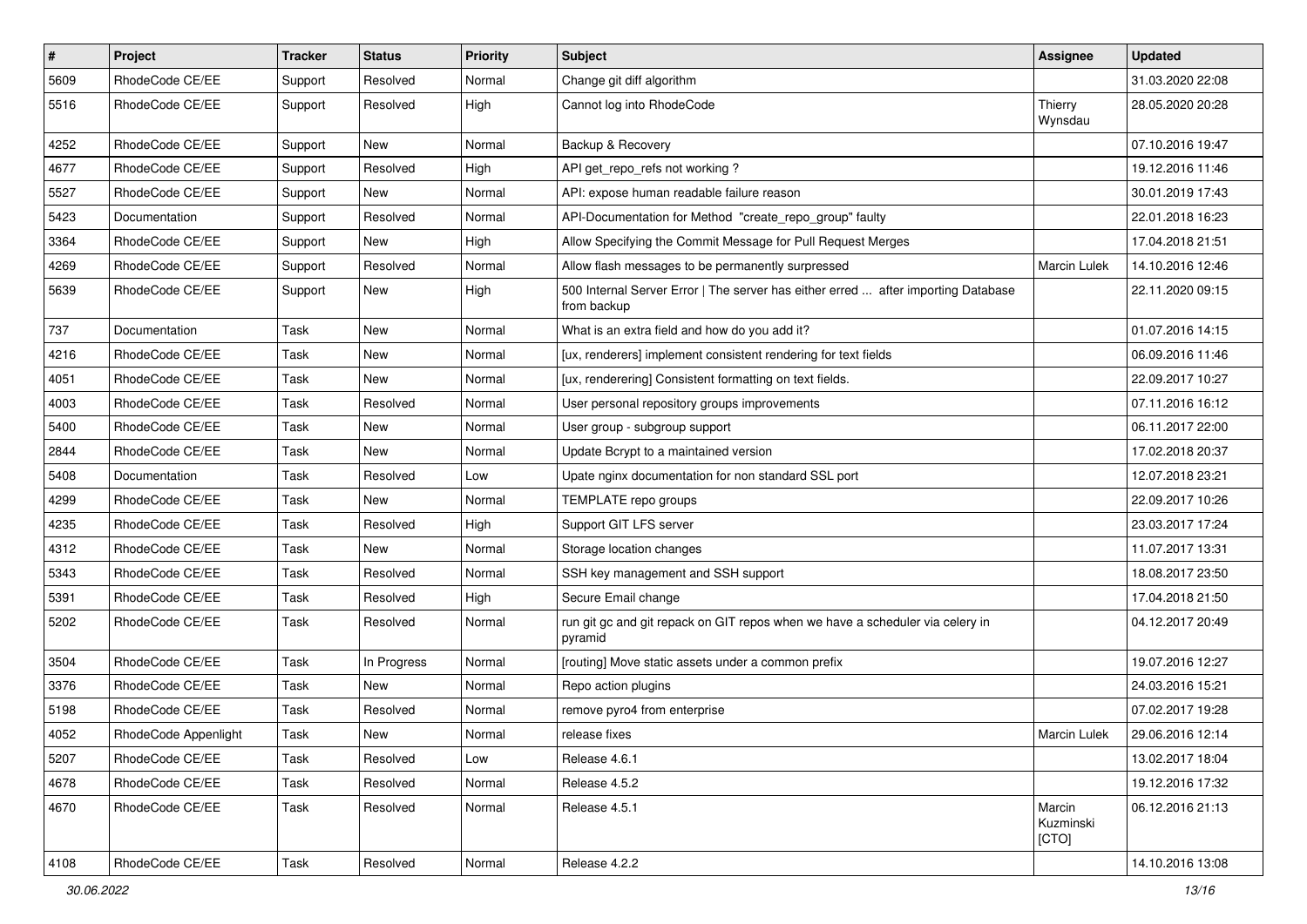| $\pmb{\#}$ | Project         | <b>Tracker</b> | <b>Status</b> | <b>Priority</b> | Subject                                                                                              | <b>Assignee</b>              | <b>Updated</b>   |
|------------|-----------------|----------------|---------------|-----------------|------------------------------------------------------------------------------------------------------|------------------------------|------------------|
| 5235       | RhodeCode CE/EE | Task           | Resolved      | Normal          | relative image support                                                                               |                              | 10.03.2017 23:37 |
| 4297       | RhodeCode CE/EE | Task           | Resolved      | Normal          | redo the my-pull-requests page to use the datagrid                                                   | Marcin<br>Kuzminski<br>[CTO] | 01.11.2016 09:31 |
| 4169       | RhodeCode CE/EE | Task           | Resolved      | Normal          | re-architecture celery support                                                                       |                              | 17.11.2017 19:21 |
| 3092       | Documentation   | Task           | New           | Normal          | [RCE, ini] - doc available settings + check tender with Gemalto hacks                                | <b>Brian Butler</b>          | 01.07.2016 14:15 |
| 5326       | RhodeCode CE/EE | Task           | Resolved      | Normal          | Public usergroup profile                                                                             | Bartłomiej<br>Wołyńczyk      | 22.02.2018 15:44 |
| 4234       | RhodeCode CE/EE | Task           | <b>New</b>    | Normal          | prepare and test RhodeCode VM image for AWS                                                          | <b>Marcin Lulek</b>          | 11.07.2017 13:32 |
| 4202       | RhodeCode CE/EE | Task           | Resolved      | Normal          | Polish the 503.html page                                                                             | Daniel D                     | 30.08.2016 23:54 |
| 5150       | RhodeCode CE/EE | Task           | Resolved      | Normal          | Password reset promts in my account should be hidden in accounts that are not of<br>type rhodecode   | Marcin<br>Kuzminski<br>[CTO] | 02.01.2017 16:34 |
| 4151       | RhodeCode CE/EE | Task           | Resolved      | Normal          | [packaging] Subversion to current 1.9.X                                                              |                              | 09.09.2016 10:18 |
| 4153       | RhodeCode CE/EE | Task           | Resolved      | Normal          | Optimize readme fetching by changing the system of readme detection                                  | Johannes<br>Bornhold         | 09.09.2016 10:17 |
| 5203       | RhodeCode CE/EE | Task           | Resolved      | Normal          | optimise large repos speed                                                                           |                              | 08.09.2017 16:10 |
| 3484       | RhodeCode CE/EE | Task           | New           | Normal          | oauth: reduce required permissions for 3rd party                                                     |                              | 13.04.2016 12:33 |
| 4194       | RhodeCode CE/EE | Task           | Resolved      | Normal          | move svn http backend out of labs into a real VCS settings                                           | Lisa Quatmann                | 14.09.2016 23:16 |
| 3261       | RhodeCode CE/EE | Task           | New           | Normal          | mousetrap.js bump to latest 1.5.X version                                                            |                              | 17.03.2016 12:52 |
| 5221       | RhodeCode CE/EE | Task           | Resolved      | Normal          | Missing comment type in emails                                                                       |                              | 19.02.2017 21:46 |
| 4305       | RhodeCode CE/EE | Task           | Resolved      | Normal          | Meta-tagging could be excluded from limit                                                            |                              | 09.11.2016 19:27 |
| 5200       | RhodeCode CE/EE | Task           | New           | Normal          | investigate search improvements                                                                      |                              | 16.12.2019 16:04 |
| 4180       | RhodeCode CE/EE | Task           | Resolved      | Normal          | integrations: possible limit the updates sent                                                        | Daniel D                     | 22.08.2016 12:22 |
| 4181       | RhodeCode CE/EE | Task           | Resolved      | Normal          | Integrations: allow root repos only integrations                                                     | Daniel D                     | 31.08.2016 17:44 |
| 5386       | RhodeCode CE/EE | Task           | Resolved      | Normal          | Increase security for Email Change                                                                   | Marcin<br>Kuzminski<br>[CTO] | 17.02.2018 17:29 |
| 4203       | RhodeCode CE/EE | Task           | Resolved      | Normal          | Get rid of svn.proxy.parent_path_root, and replace it with reading storage location<br>from Database | Martin<br>Bornhold           | 22.09.2016 14:31 |
| 4281       | RhodeCode CE/EE | Task           | Resolved      | Normal          | Fix docs on To `increase database performance`                                                       | Marcin<br>Kuzminski<br>[CTO] | 18.10.2016 16:39 |
| 4045       | RhodeCode CE/EE | Task           | New           | Normal          | File permissions                                                                                     |                              | 17.04.2018 21:49 |
| 3377       | RhodeCode CE/EE | Task           | New           | Normal          | extra fields types extensions                                                                        |                              | 24.03.2016 15:23 |
| 4259       | RhodeCode CE/EE | Task           | Resolved      | Low             | Events, create post-create-user event                                                                | Daniel D                     | 30.01.2017 20:11 |
| 682        | Documentation   | Task           | New           | Normal          | Error Msg guide                                                                                      | <b>Brian Butler</b>          | 01.07.2016 14:15 |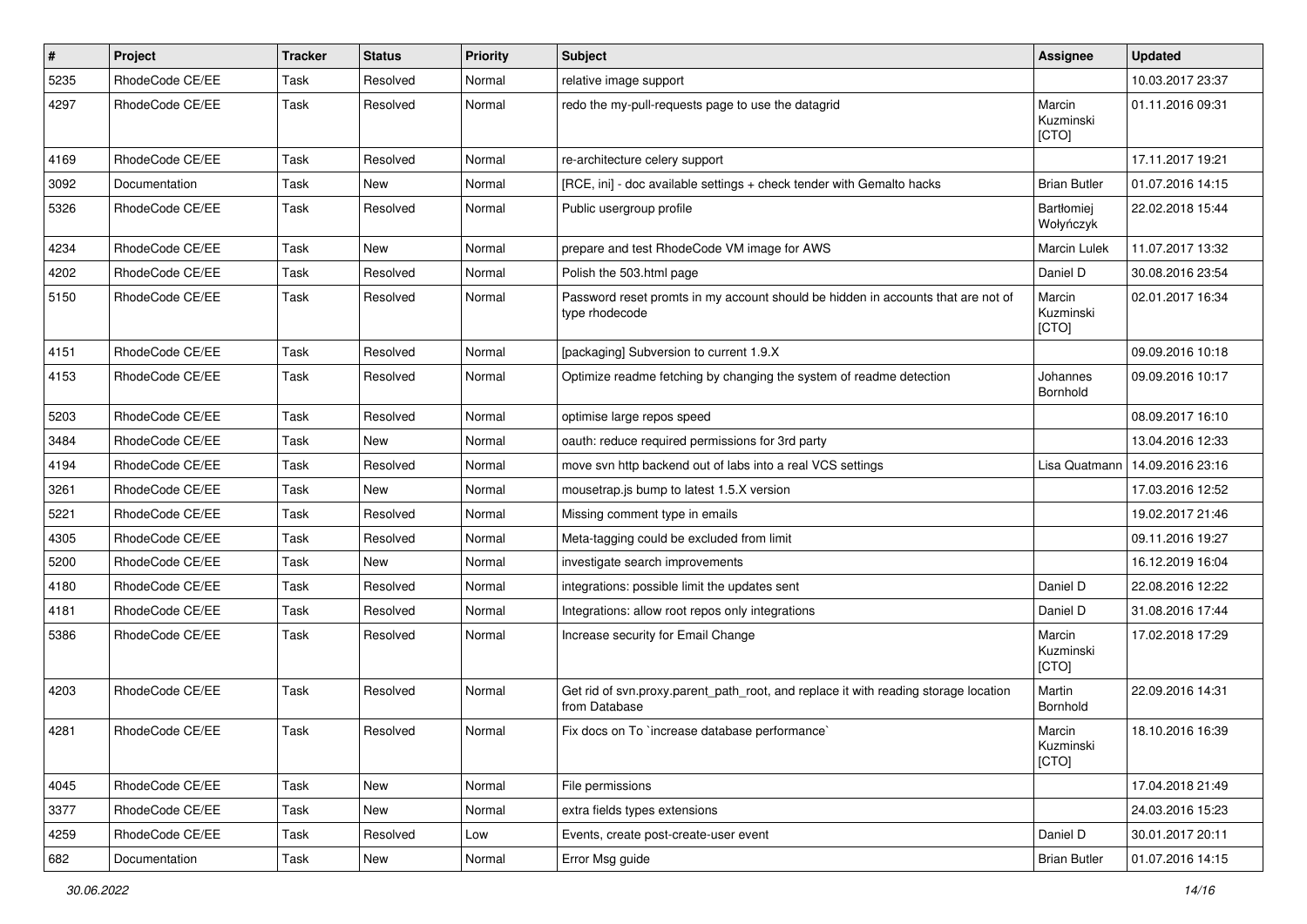| $\pmb{\#}$ | Project         | <b>Tracker</b> | <b>Status</b> | <b>Priority</b> | <b>Subject</b>                                                                                        | <b>Assignee</b>                | <b>Updated</b>   |
|------------|-----------------|----------------|---------------|-----------------|-------------------------------------------------------------------------------------------------------|--------------------------------|------------------|
| 5265       | RhodeCode CE/EE | Task           | Resolved      | Normal          | Enable phases support                                                                                 |                                | 11.05.2017 11:10 |
| 4237       | RhodeCode CE/EE | Task           | Resolved      | Normal          | Enable HTTP support                                                                                   | Martin<br>Bornhold             | 12.10.2016 11:51 |
| 4669       | RhodeCode CE/EE | Task           | New           | Normal          | disable pytest sugar on nix-build                                                                     |                                | 01.12.2016 12:52 |
| 3556       | RhodeCode CE/EE | Task           | Resolved      | Normal          | Disable and rename initial_repo_scan flag                                                             | Marcin<br>Kuzminski<br>[CTO]   | 22.04.2016 14:33 |
| 4311       | RhodeCode CE/EE | Task           | Resolved      | Normal          | Diffs feedback                                                                                        | Daniel D                       | 26.11.2016 14:10 |
| 2744       | RhodeCode CE/EE | Task           | Resolved      | Normal          | Deprecating Internet Explorer                                                                         |                                | 06.07.2016 12:04 |
| 4238       | RhodeCode CE/EE | Task           | Resolved      | Normal          | default reviewers updates                                                                             | Daniel D                       | 06.10.2016 14:26 |
| 4251       | RhodeCode CE/EE | Task           | Feedback      | High            | [customer] Pull request with subrepos                                                                 | Martin<br>Bornhold             | 10.11.2016 17:52 |
| 3333       | RhodeCode Tools | <b>Task</b>    | New           | Normal          | Create rhodecode-tools backup command for backup of RhodeCode Enterprise                              |                                | 17.03.2016 12:43 |
| 4245       | RhodeCode CE/EE | Task           | Resolved      | Normal          | Convert control command to use http mode by default                                                   | Marcin<br>Kuzminski<br>[CTO]   | 14.10.2016 16:13 |
| 5270       | RhodeCode CE/EE | Task           | New           | Normal          | Comments updates                                                                                      | <b>Bartłomiej</b><br>Wołyńczyk | 17.04.2018 21:51 |
| 4140       | RhodeCode CE/EE | Task           | Resolved      | Normal          | Check middleware chain status, and Verify that special middleware is catching<br>exceptions correctly |                                | 23.08.2016 12:13 |
| 4120       | RhodeCode CE/EE | Task           | <b>New</b>    | Normal          | [ce] replace get_repo_nodes api                                                                       | Daniel D                       | 17.04.2018 21:49 |
| 3454       | RhodeCode CE/EE | Task           | Feedback      | Normal          | [ce/ee] visually differentiate the two editions                                                       | Marcin<br>Kuzminski<br>[CTO]   | 10.08.2016 03:30 |
| 4246       | RhodeCode CE/EE | Task           | New           | Normal          | [ce, ee, vcs, git] add tests for annotated git tags                                                   | Daniel D                       | 13.02.2018 18:03 |
| 4288       | RhodeCode CE/EE | Task           | Resolved      | Normal          | [ce, ee] unify controllers that use diffs                                                             | Daniel D                       | 02.08.2017 11:41 |
| 4179       | RhodeCode CE/EE | Task           | New           | Normal          | [ce, ee] refine perms summary list                                                                    | Daniel D                       | 14.09.2016 12:09 |
| 4197       | RhodeCode CE/EE | Task           | New           | Normal          | [ce, ee] get list of users with their permissions to a repository                                     | Daniel D                       | 22.09.2017 10:30 |
| 4147       | RhodeCode CE/EE | Task           | New           | Normal          | [ce, ee, docs] Events documentation                                                                   | Daniel D                       | 15.08.2016 12:33 |
| 4289       | RhodeCode CE/EE | Task           | New           | Low             | [ce, ee] clean up pygments lexer functions + handling                                                 | Daniel D                       | 21.10.2016 14:44 |
| 4163       | RhodeCode CE/EE | Task           | New           | Normal          | [ce, ee] celery refactor + upgrade                                                                    |                                | 15.08.2016 12:32 |
| 3239       | RhodeCode CE/EE | Task           | Resolved      | Normal          | Catch all route for repo page or repo group page is always executing checks for<br>every page         |                                | 21.04.2016 11:30 |
| 4283       | RhodeCode CE/EE | Task           | Resolved      | Normal          | bump whoosh to 2.7.4 release                                                                          |                                | 13.12.2016 21:08 |
| 5184       | RhodeCode CE/EE | Task           | Resolved      | Normal          | bump pyramid to 1.7.X                                                                                 |                                | 06.02.2017 21:50 |
| 2944       | RhodeCode CE/EE | Task           | New           | Normal          | Bump gunicorn to 19.4 version                                                                         |                                | 17.03.2016 12:58 |
| 4666       | RhodeCode CE/EE | Task           | Resolved      | Normal          | Bump git and mercurial to latest versions                                                             |                                | 02.12.2016 19:01 |